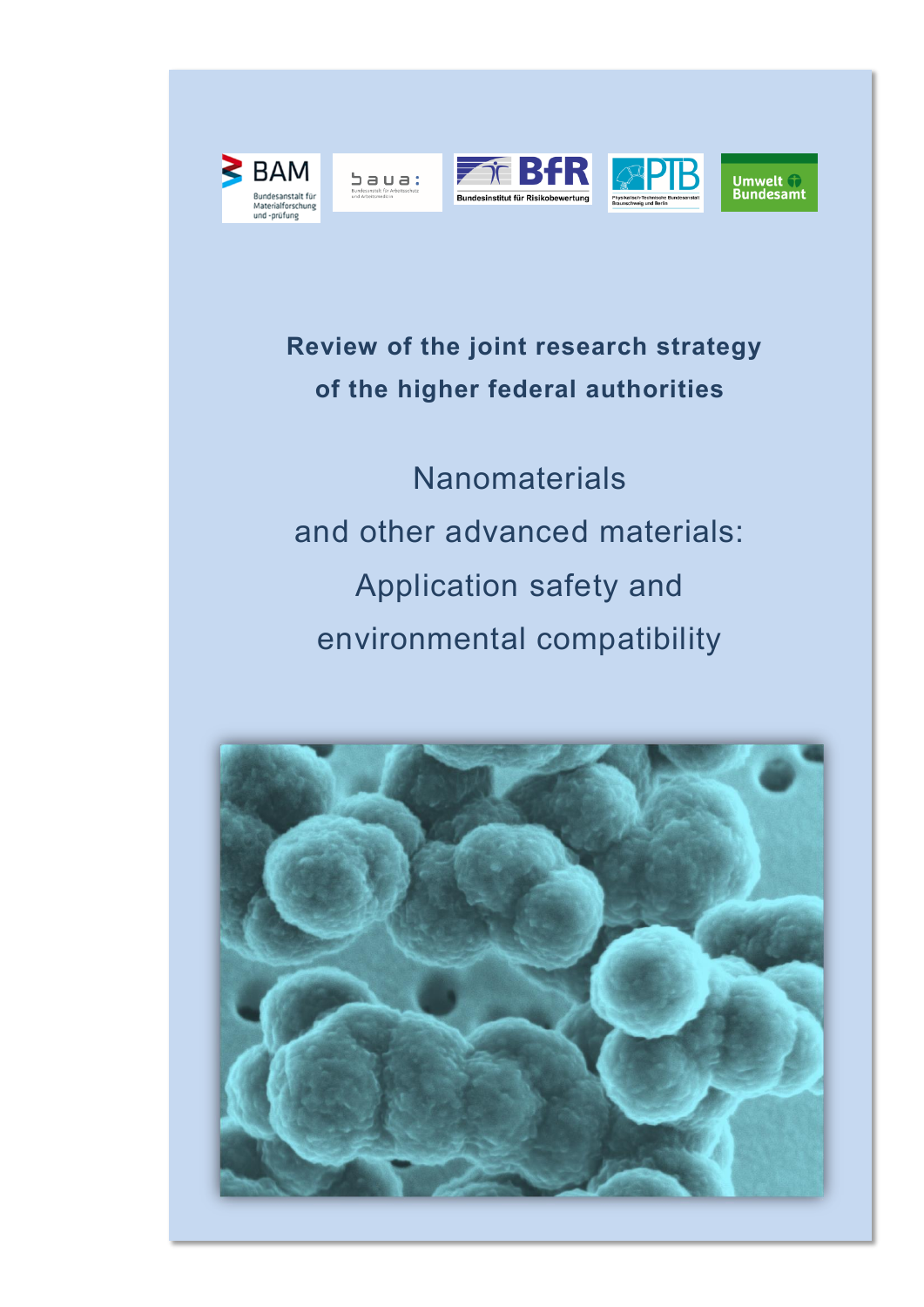# Imprint

#### **Editorial Group "Joint Research Strategy"**

Packroff, Rolf (BAuA) Völker, Doris (UBA) Mutz, Diana (BfR) Bresch, Harald (BAM) Bosse, Harald (PTB)

#### **Other Contributors**

Federal Institute for Materials Research and Testing (BAM)

Lexow, Jürgen Sturm, Heinz

Federal Institute for Occupational Safety and Health (BAuA)

| Gebel, Thomas  | Plitzko, Sabine     |
|----------------|---------------------|
| Pipke, Rüdiger | Niesmann, Katharina |
| Marx, Romy     | Meyer-Plath, Asmus  |

Federal Institute for Risk Assessment (BfR)

| Burgdorf, Tanja |  |
|-----------------|--|
| Engel, Nadine   |  |
| Epp, Astrid     |  |
| Haase, Andrea   |  |
| Herzberg, Frank |  |

Laux, Peter Oberemm, Axel Sommer, Yasmin Tentschert, Jutta

National Metrology Institute (PTB)

Ulm, Gerhard

German Environment Agency (UBA)

Schwirn, Kathrin Liesegang, Christian

#### **Coordination and Layout**

Jesse, Anke (BMUB) Franke, Julia (BMUB) Müller, Sophie (BMUB)

#### **Cover Photo**

Scanning electron microscopic image of an agglomerate of graphitized carbon particles, synthesized by chemical vapour deposition. The particles are located on a membrane with pores of 200 nanometres in diameter, giving an impression of the size scale.

Copyright 2016: BAuA (Nico Dziurowitz, Carmen Thim).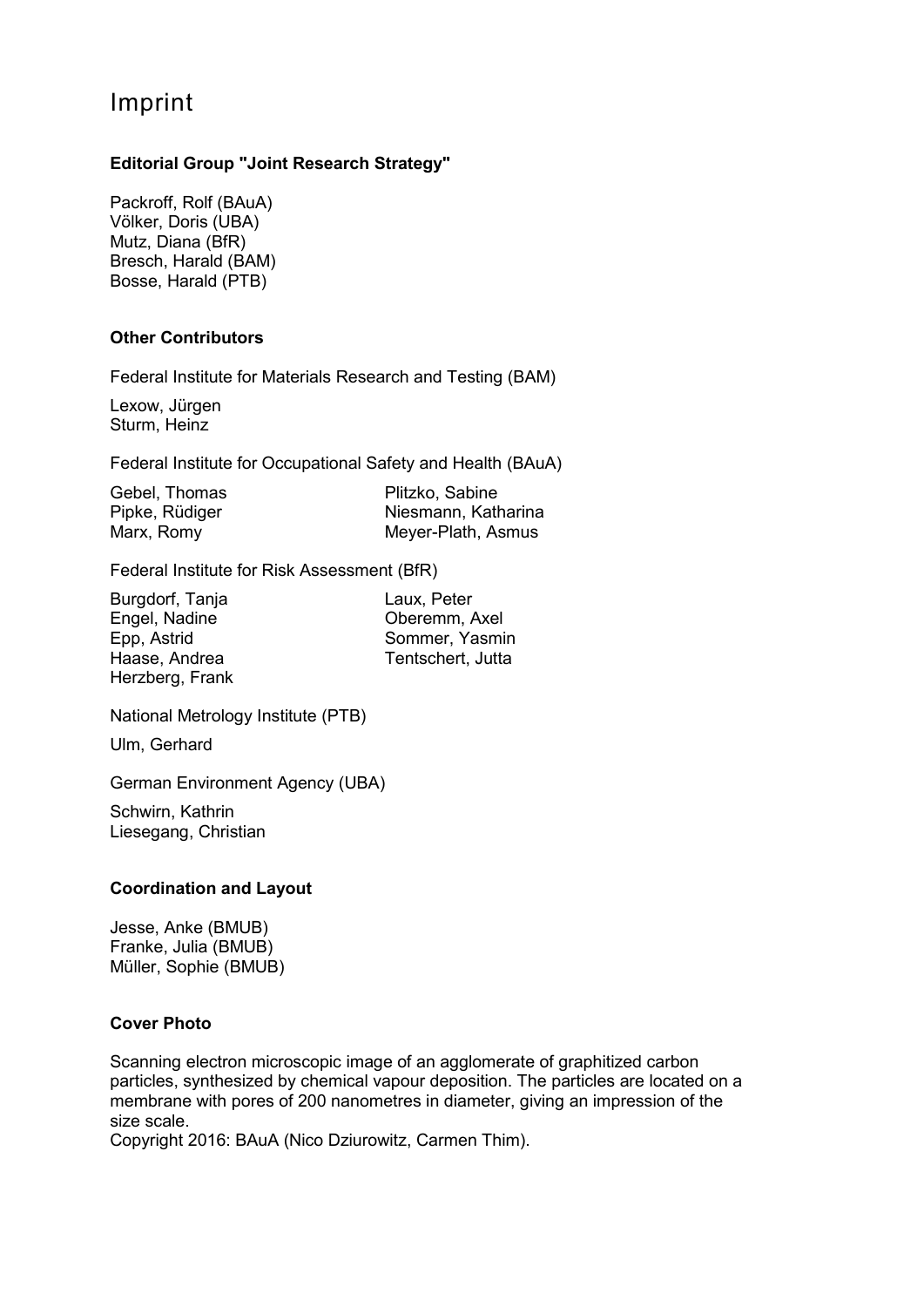| <b>Research focus 1:</b><br>Ongoing development and scientific validation of<br>test methods and approaches for characterizing and assessing in the human                                                                         |  |
|-----------------------------------------------------------------------------------------------------------------------------------------------------------------------------------------------------------------------------------|--|
|                                                                                                                                                                                                                                   |  |
| b. Hazardous properties; toxicological and ecotoxicological characterisation 6                                                                                                                                                    |  |
| c. Release, exposure measurement and environmental behaviour  8                                                                                                                                                                   |  |
| <b>Research focus 2:</b><br>Supporting research institutions and business<br>enterprises in the development of advanced materials and derived products<br>on the basis of application safety and environmental compatibility  12  |  |
| a. Design criteria for application safety and environmental compatibility in advanced                                                                                                                                             |  |
| b. Increasing awareness and improving the knowledge base among<br>researchers and business enterprises with regard to application safety and<br>environmental compatibility in the use and design of material innovation  14      |  |
| <b>Research focus 3:</b><br>Science-based revision of legal requirements and recommendations<br>ensuring safety and environmental compatibility over the entire                                                                   |  |
| a. Integration of transparency and specific testing, risk assessment and<br>information requirements in existing rules and regulations governing<br>chemical safety, occupational safety and health, environmental protection and |  |
| b. Good practice for safety to human health and the environment in production,                                                                                                                                                    |  |
| <b>Research focus 4:</b><br>Formulation of recommendations for risk communication to promote public                                                                                                                               |  |
|                                                                                                                                                                                                                                   |  |
| b. Development of target group-specific risk communication strategies  22                                                                                                                                                         |  |
| c. Improvement of safety and environment information along the supply chain of                                                                                                                                                    |  |
|                                                                                                                                                                                                                                   |  |
|                                                                                                                                                                                                                                   |  |
|                                                                                                                                                                                                                                   |  |
|                                                                                                                                                                                                                                   |  |
|                                                                                                                                                                                                                                   |  |
|                                                                                                                                                                                                                                   |  |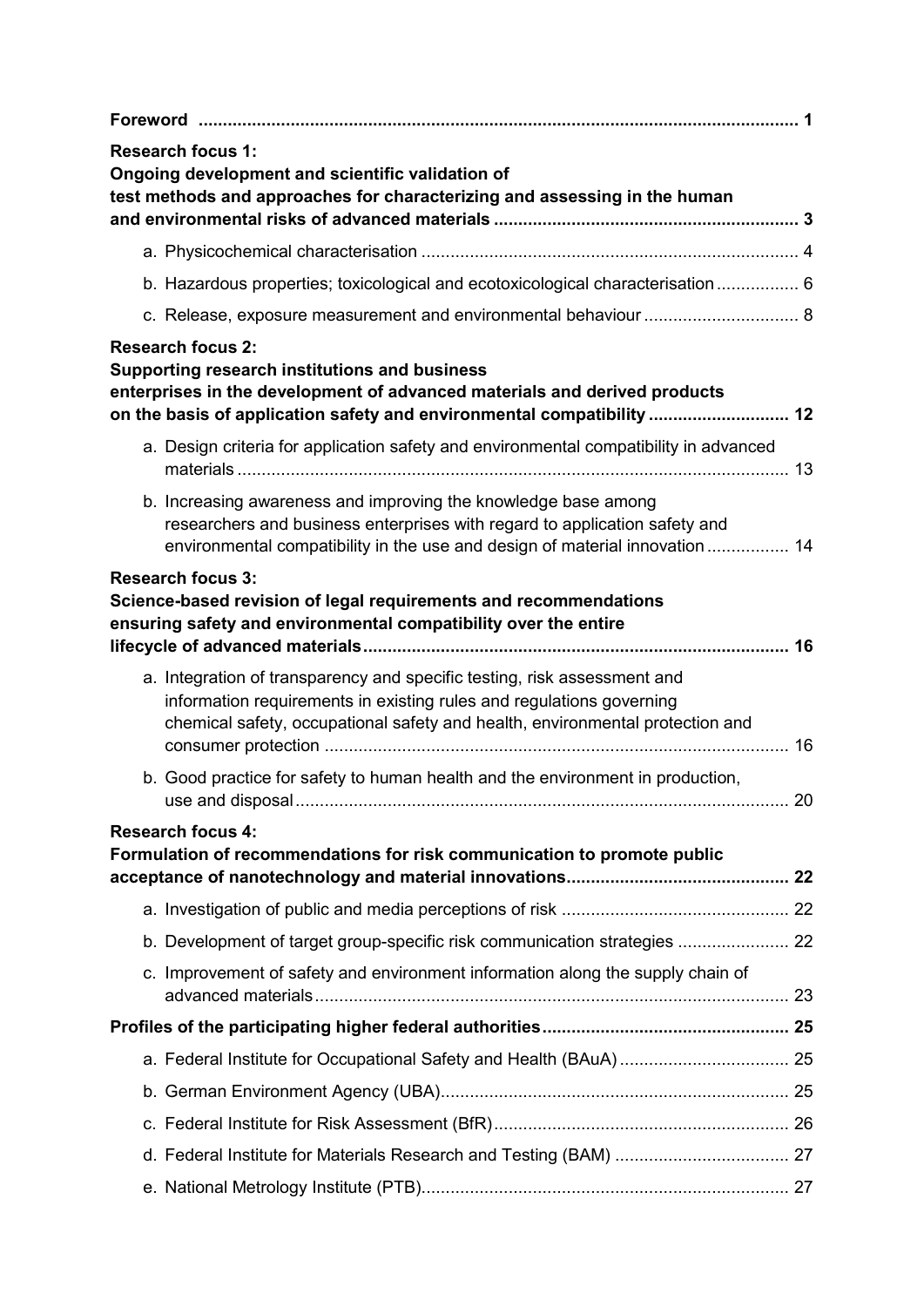### <span id="page-3-0"></span>**Foreword**

 $\overline{a}$ 

In a long-term research strategy, the German higher federal authorities responsible for human and environmental safety – the German Environment Agency (UBA), the Federal Institute for Risk Assessment (BfR), the Federal Institute for Occupational Safety and Health (BAuA), the Federal Institute for Materials Research and Testing (BAM) and the National Metrology Institute (PTB) – are accompanying the rapid pace of development of new materials from the points of view of occupational safety and health, consumer protection and environmental protection. The strategy is therefore closely linked with public funding programmes for research on nanomaterials and other advanced materials, such as those of the Federal Ministry of Education and Research (BMBF) ("From Material to Innovation") and the EU ("Horizon 2020").

The research strategy builds on the outcomes so far of the joint research strategy of the higher federal authorities launched in 2008 and first evaluated in 2013, "Nanotechnology: Health and Environmental Risks of Nanomaterials"<sup>1</sup>, while additionally covering other advanced materials where these pose similar risks to humans and the environment or where such risks need to be studied. It also takes up the idea of application safety of chemical products<sup>2</sup> from the New Quality of Work (INQA) initiative of the Federal Ministry of Labour and Social Affairs (BMAS) and the concept of sustainable chemistry<sup>3</sup> endorsed by the Federal Ministry for the Environment, Nature Conservation, Building and Nuclear Safety (BMUB). Application safety and environmental compatibility are aimed for advanced materials and derived products in order to largely rule out unacceptable risks to humans and the environment. This can be achieved by:

- 1. Using *safe materials* without hazardous properties for humans and the environment ( direct application safety); or
- 2. *Product design* for low emissions and environmental compatibility over the entire product lifecycle (integrated application safety); or
- 3. Product stewardship, where producers support users in taking *technical, organisational and personal safety measures* for the safe use and disposal of products (supported application safety).

<sup>&</sup>lt;sup>1</sup> [http://www.baua.de/nn\\_47716/de/Themen-von-A-Z/Gefahrstoffe/Nanotechnologie/pdf/Forschungsstrategie.pdf](http://www.baua.de/nn_47716/de/Themen-von-A-Z/Gefahrstoffe/Nanotechnologie/pdf/Forschungsstrategie.pdf)

<sup>2</sup> <http://www.baua.de/de/Themen-von-A-Z/Gefahrstoffe/Nachhaltige-Chemie/Nachhaltige-Chemie.html>

<sup>3</sup> <http://www.umweltbundesamt.de/themen/chemikalien/chemikalien-management/nachhaltige-chemie>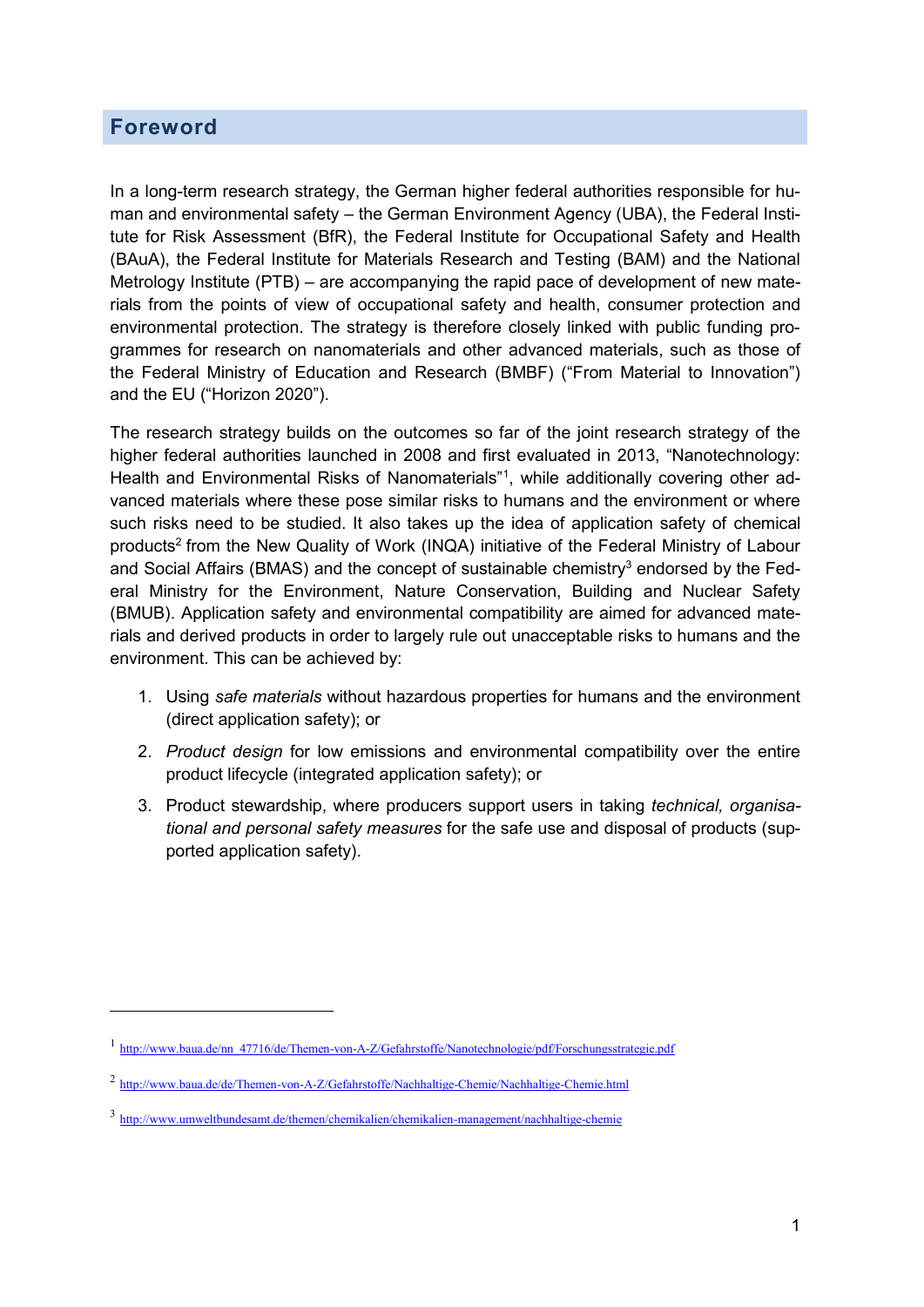As a comprising part of the Federal Government's Nanotechnology Action Plan 2020, the update of the joint research strategy aims to contribute to governmental research in the following main areas:

- characterising and assessing the human and environmental risks of advanced materials
- Supporting research institutions and business enterprises
- Science-based revision of legal requirements and recommendations
- Public acceptance

The research strategy is to be implemented in projects and other research-related activities. These include governmental research, tendering and extramural research funding, and participation in mostly publicly supported projects with third-party funding. Additional activities will take place as part of policy advice and the ongoing work of the sovereign tasks of agencies involved. Interdisciplinary and transdisciplinary approaches will be used to better connect risk and safety research with innovation research and material development. In keeping up with the rapid pace of development, the time horizon for the research strategy is up to 2020. The research objectives address the research approaches likely to be actionable in this period. The research strategy will be supported by a working group and be evaluated and revised by the end of the Nanotechnology Action Plan 2020.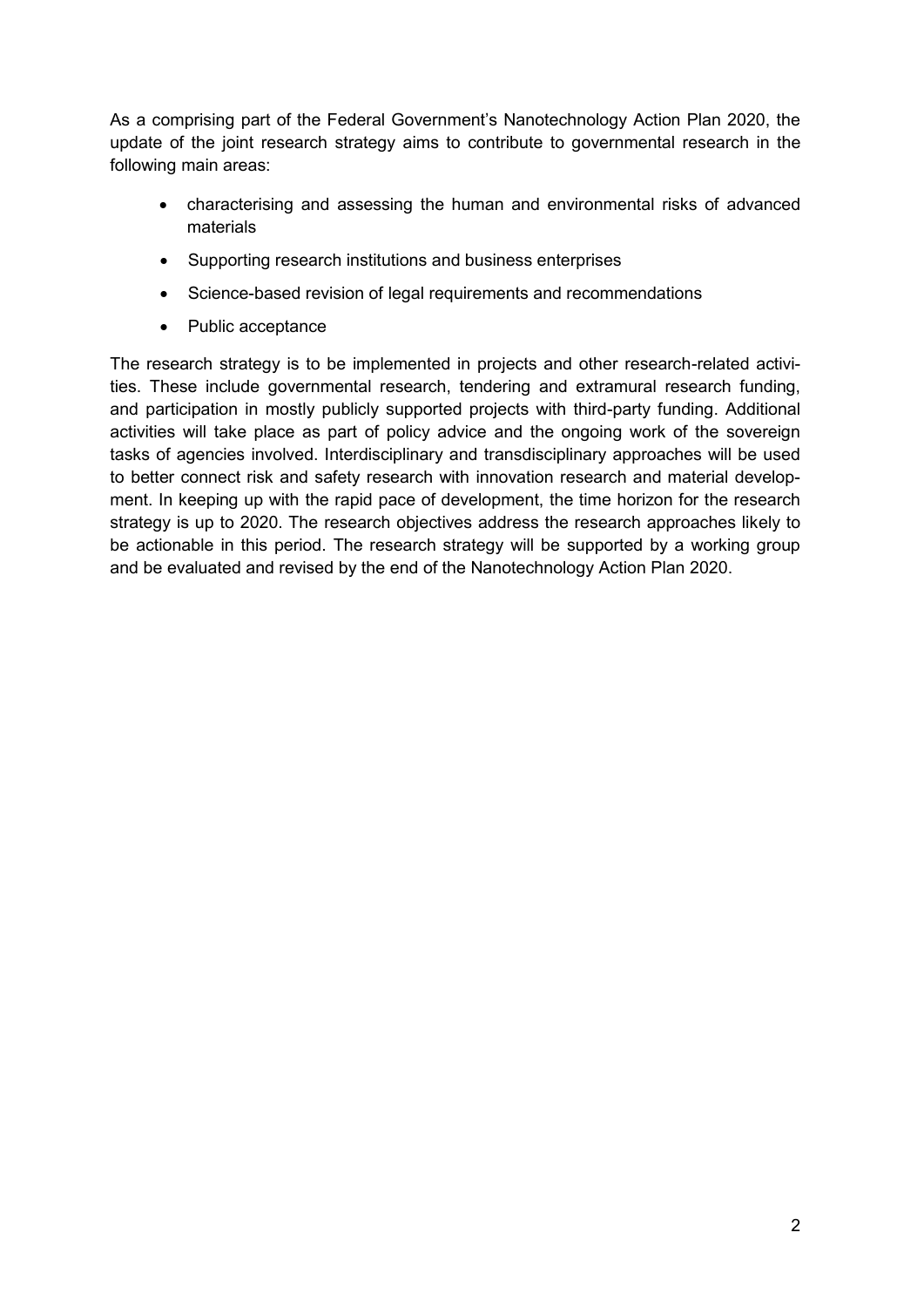# <span id="page-5-0"></span>**Research focus 1: Ongoing development and scientific validation of test methods and approaches for characterizing and assessing in the human and environmental risks of advanced materials**

Development of comprehensive approaches together with related test methods for characterising and assessing the risks for chemical substances and products for humans and the environment is the basis for chemical safety. Standardised testing and information obligations to address the risks of a chemical substance for humans and the environment are laid down in legislation such as the European chemical regulation, REACH<sup>4</sup>. With regard to advanced materials, however, there is the recurrent question of whether existing testing methods are applicable and adequate, and whether they will deliver scientifically robust findings for risk characterisation.

As with most international activities in this connection, the research strategy pursued by the higher federal authorities in Germany concentrated on the applicability of and the need for adjustments to existing testing methods and approaches for characterising and assessing risks to humans and the environment. The main focus was on nanomaterials already marketed on an industrial scale. It soon became apparent that the existing toolbox was not enough for assessing the risks to health and the environment. Specific testing methods had to be added that addressed the special characteristics of nanomaterials and other advanced materials with regard to their behaviour and their effects on biological systems.

For occupational safety and health, the priority here is on health risks of biopersistent, respirable particles. Among these, particles that combine high biopersistence with asbestiform fibres are considered highly critical. The fibrous nature of such particles is far more significant than their nano scale. This created an urgent need also to characterise, classify and assess fibres that have diameters bigger than 100 nanometres but are still respirable.

The need to modify and add to environmental testing methods mostly arises due to the specific behaviour of nanomaterials and how they differ in this regard from regular organic chemicals. This includes standardised methods for determining dissolution, agglomeration, and abiotic degradation and transformation in the environment. Differences in the behaviour of nanomaterials compared with organic chemicals also affect the significance of other test systems for environmental behaviour and effects. There is a need for guidance on introducing nanomaterials into test systems, on the accompanying analytics, and on interpreting the results of studies on environmental effects and bioaccumulation.

 $\overline{a}$ 

 $4$  Regulation (EC) No 1907/2006. REACH stands for Registration, Evaluation, Authorisation and Restriction of Chemicals.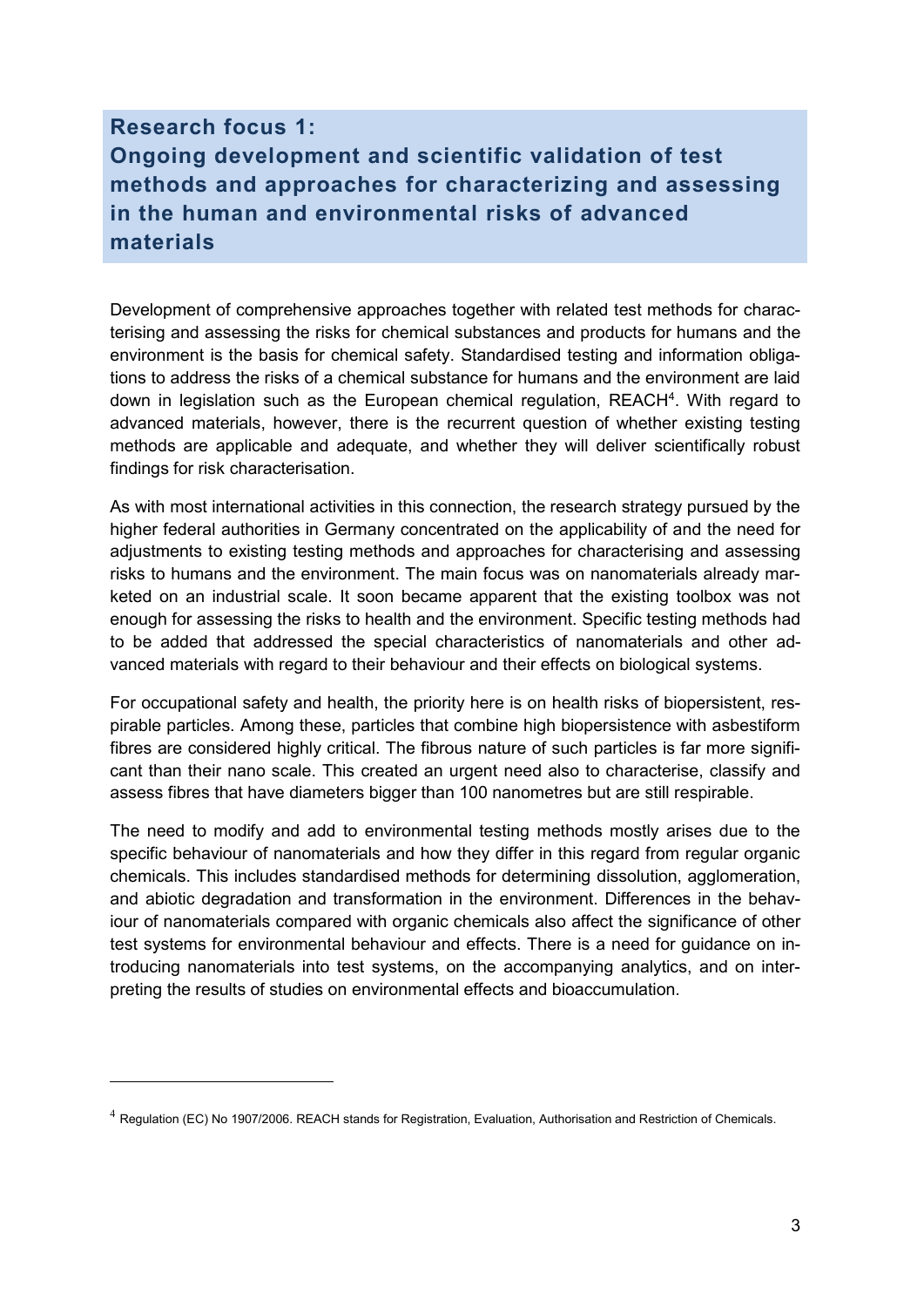There is still substantial need for research to obtain reliable analysis of nanomaterials in complex consumer product matrices and different environmental compartments. Further, information about nanomaterial consumer products on the market and about consumer behaviour in relation to such products need to be improved as a basis for exposure estimation and the development of exposure scenarios. Research is also needed to develop and validate exposure estimation models. Special challenges are posed by unknown unknowns: entirely new risks that existing test methods and approaches are not (yet) able to identify. These call for ongoing prospective research based of mode of action hypotheses, experimental testing of such hypotheses, and screening instruments. Governmental research can contribute significantly here.

Test methods for risk characterisation of nanomaterials require elaborate equipment, extensive interdisciplinary expertise and many years of experience. Over time, research institutes, universities and other laboratories have compiled in-house procedures and work instructions based on good laboratory practice. However, the diversity of approaches impairs comparison between results and hence the ability to enforce legal requirements. Harmonisation requires precise specification of processes, parameters and procedures and extensive round robin tests to ensure comparability and reproducibility in procedures and work instructions. In the German research landscape, there is no provision for funding major round robin tests. The only channels for efforts to harmonise guidelines and procedures are therefore voluntary programmes (OECD-WPMN), standardisation (ISO) and legislation (such as REACH). Governmental research contributes suitable approaches here. The participating higher federal authorities also aim at greater involvement in and support for largescale round robin tests to evaluate new testing methods by virtue of their special role at the interface between science and policy advice for progress of legislation. The provision of sufficient human and material resources is essential in order to keep up with the rapid rate of development.

## <span id="page-6-0"></span>**a. Physicochemical characterisation**

Nanotechnology is used to deliberately modify chemical substances and mixtures in order to achieve desired material properties. According to the definition proposed by the European Commission<sup>5</sup>, nanomaterials are materials with structural elements smaller than 100 nanometres. The morphology of such materials can also be influenced in diverse ways. The interaction of chemical and morphological properties responsible for achieving desired material properties can affect the nature and magnitude of the risks for humans and the environment. Comprising and reliable physicochemical characterisation of the materials studied is therefore the basis for all risk research on nanomaterials.

With regard to released fibres, for example, fibre rigidity is now thought to be a significant factor in risk assessment for occupational safety and health purposes. In order to pick out

 $\overline{a}$ 

<sup>5</sup> [http://nano.dguv.de/fileadmin/user\\_upload/documents/textfiles/Grundlagen/2011\\_696\\_EU.pdf](http://nano.dguv.de/fileadmin/user_upload/documents/textfiles/Grundlagen/2011_696_EU.pdf)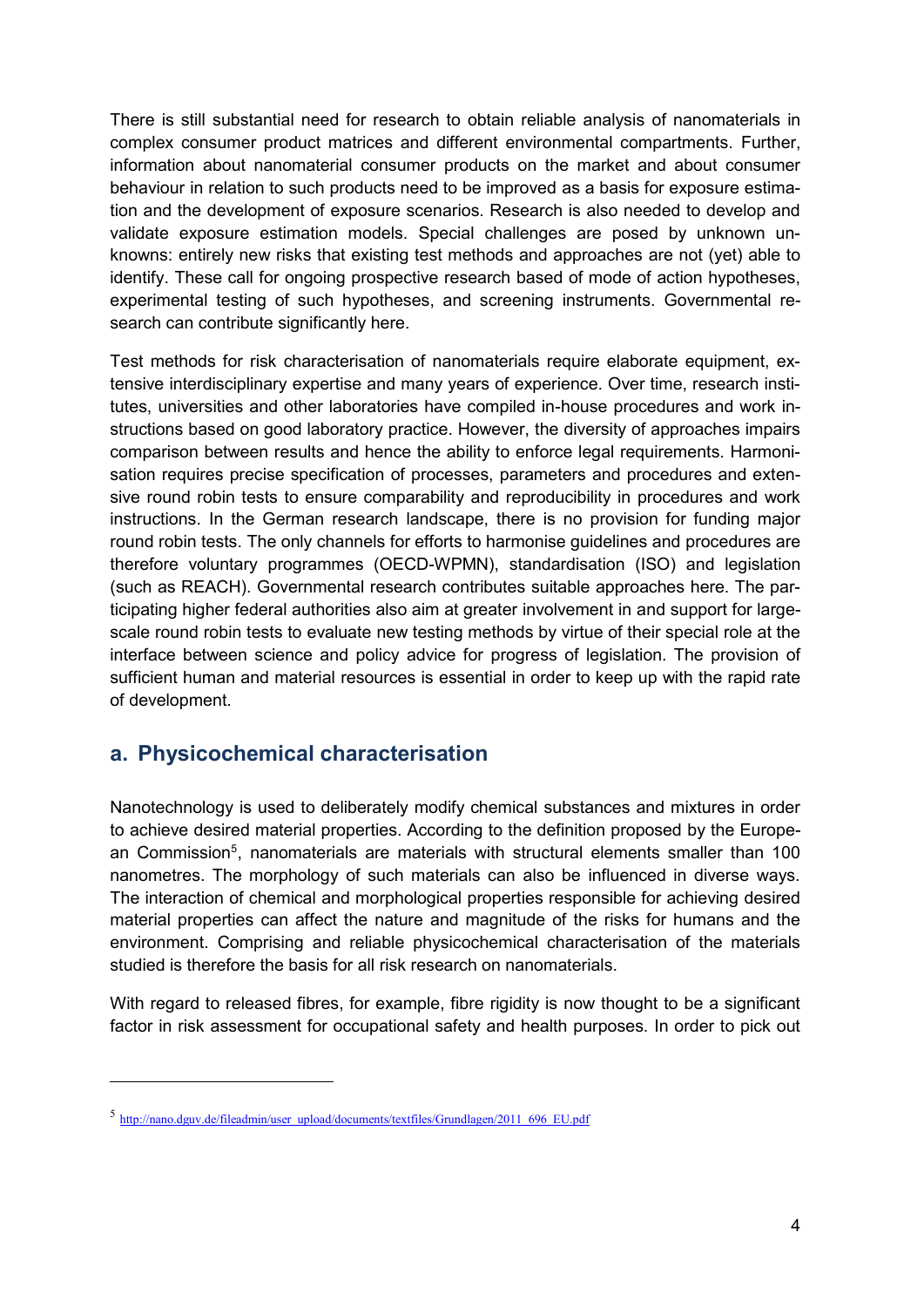asbestiform fibres from the many different types of fibre on the market and in development, methods need to be developed that measure the rigidity of released fibres as a material property.

In the case of biopersistent granular particles, the lung-deposited volume of agglomerates or aggregates affects their toxicity. Agglomerated particles based on nanomaterials might be ascribed an 'apparent density' that is significantly lower than the density of compact particles ('popcorn' versus 'sweetcorn') and can result in higher toxicological potency. Methods to measure the apparent density of airborne particles, such as from combustion processes, already exist and need to be adapted to the specific properties of manufactured nanomaterials.

Like viruses, nanomaterials can be transported by endocytosis into cells, where they can cause acute or long-term harm. Major progress has been made in recent years in the quantitative and qualitative detection of nanomaterials in cells, but further research is needed. Notable challenges for the years ahead consist of localisation, visualisation and dose measurement in cells. Due to the complex conditions of biological milieus and interactions with biological matrices, nanoparticles are exposed to diverse influences that can result in physiochemical changes. Quantitative analysis of nanoparticles in biological systems is therefore insufficient. Visual imaging techniques have to be used as well in order to learn about where particles end up (such as translocation into secondary organs) and about their state (such as solubility and shape). Such techniques are so far only available to a limited extent.

A further core focus of governmental research is on reducing measurement uncertainty and on the traceability of measurement parameters to physical standards. Various measurement techniques in the nanoscale range are now so far developed that work can begin on traceability. This notably applies to the measurement of particle number concentrations and particle size distributions.

Information about morphology (particle size distribution; crystal structure) and surface properties (specific surface area; surface chemistry; charge) is also needed in order to properly interpret the behaviour and effects of nanomaterials in the environment. Environmental behaviour and bioavailability are additionally influenced by characteristics of the environmental compartments themselves (such as pH, salinity and naturally occurring organic compounds).

Important factors for the characterisation of nanomaterials from consumer products include measurement in the product and the demonstration of any release of nanomaterials through the intended use of the product. Nanomaterials in food contact materials, cosmetics and biocides are currently subject to different legal definitions and testing requirements. The definition applied in the risk assessment of cosmetics, for example, only covers insoluble or biopersistent industrially manufactured nanomaterials. The assessment of emulsions and very lipid-rich creams (such as sunscreens) is challenging, including for official inspectorates. While current work on the development of methodology focuses on inorganic nanoparticles, the characterisation of organic nanoparticles (such as pigments) will be a future challenge.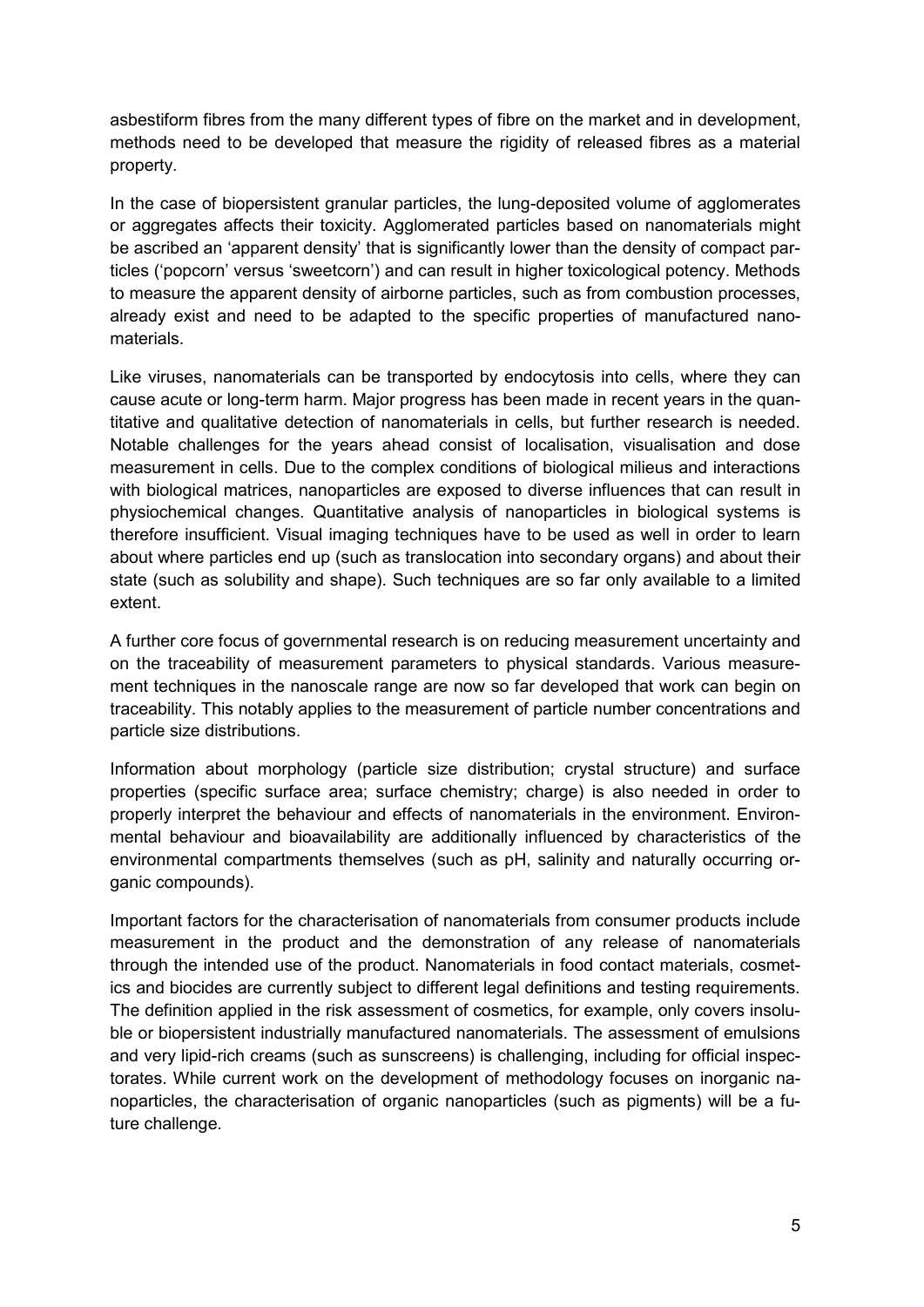## **Research objectives**

- Development of measurement techniques to determine the rigidity of released fibres as a material property
- Development of methods to determine the (apparent) density of nanomaterials and other advanced materials
- Development of a tiered strategy for material characterisation using simple, costeffective testing methods to determine whether there is a need for more elaborate methods such as for toxicological studies
- Development of application-oriented reference nanoparticles and reference aerosols to improve the traceability and comparability of the measurement techniques used to characterise nanotechnology products
- Standardisation of dose determination and aerosol characterisation for toxicological testing methods (in-vivo and in-vitro)
- Evaluation and development of measurement techniques for material characterisation in the research sector with special focus on cost savings and on measurement comparability
- Development of measuring techniques for the characterisation of nanomaterials in order to improve the identification of their functionally relevant properties
- Evaluation and further development of visualisation methods for nanoparticles in in-vitro and in-vivo studies
- Development of standardised test guidelines for the determination of selected physicochemical properties of nanomaterials
- Chemical characterisation of the surfaces and composition of particles released from advanced materials
- Initialisation of and targeted support for round robin tests on the validation and comparability of existing and new testing methods for the characterisation of nanomaterials. Different legal requirements, such as food contact materials, cosmetics and biocides should be considered.

# <span id="page-8-0"></span>**b. Hazardous properties; toxicological and ecotoxicological characterisation**

The scientific knowledge available so far on the effects of nanomaterials and other advanced substances on humans and the environment relates to substances that have been on the market for some time and in some cases in large quantities. These include among others nano titanium dioxide, nanosilver and carbon black. However, large numbers of other materials are close to market launch. Among these are nanomaterials made of hitherto little-studied chemical substances (such as rare earth compounds) and materials with novel structures, surface modifications and dopings. Hazardous properties must be identified here reliably and as early as possible.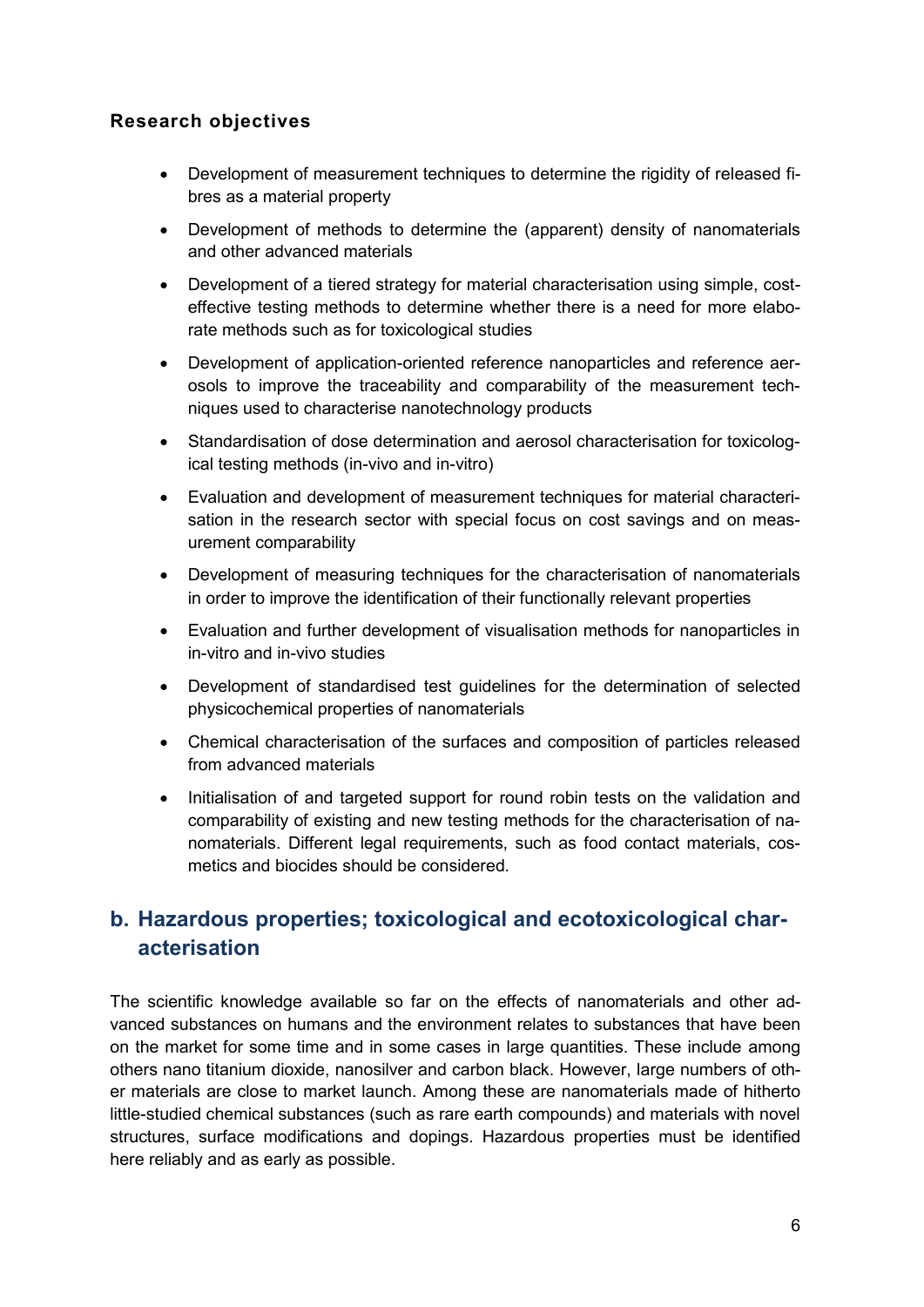The toxicological characterisation hypotheses formulated under the previous research strategy need to be verified and ranked in targeted animal studies. This will make it possible to provide information on specific materials, and in particular on their carcinogenic effects. The studies are to be used to derive exposure-response relationships that provide the scientific basis for threshold and guiding values for occupational safety and health and consumer protection purposes (see C1). The development and standardisation of costeffective screening methods without animal testing should also be vigorously pursued as a form of early warning system in which animal experiments are reduced in future to a necessary minimum. It is also essential for OECD test guidelines to be adapted to the specific requirements of nanomaterials and other advanced materials, for example with regard to the type of application, sample preparation and the selection of suitable measurement methods for determining concentrations.

The test guidelines on the determination of ecotoxicological effects also need to be specifically adapted for nanomaterials. Testing procedures currently allow a degree of leeway that can result in poor comparability of results when it comes to nanomaterials. It is necessary to identify where such leeway exists and to eliminate it by providing more precise guidance. This relates to instructions for introducing nanomaterials into test systems, the accompanying analytics, and interpretation and documentation of the results.

## **Research objectives: toxicity studies**

- Animal studies on the chronic inhalation toxicity, carcinogenicity, and translocation of nanoscale, granular, biopersistent particles, such as nano cerium dioxide.
- Animal studies on the chronic toxicity and carcinogenicity of selected nanocarbons and comparison with screening instruments

## **Research objectives: Analysis of action mechanisms; methodology development**

- Mobile screening techniques to detect indications of potential cell toxicity at an early stage in the material innovation process
- Identification of material properties determining toxicity (such as solubility, biopersistence and shape) and cell and tissue effects of nanomaterials in consumer applications
- Studies on the toxicological relevance of nanoforms with specific morphology (fibres, plates, etc.) or differing isomer characteristics
- Transcriptome, proteome and metabolome analyses to study the cellular changes induced by nanoparticles in order to screen for nanospecific effects and for early detection of hitherto unknown action profiles
- Development and validation of testing procedures for determining the biopersistence of granular particles
- Preliminary work towards semiempirical computational models (in silico) based on the generation of reference data and identification of relevant parameters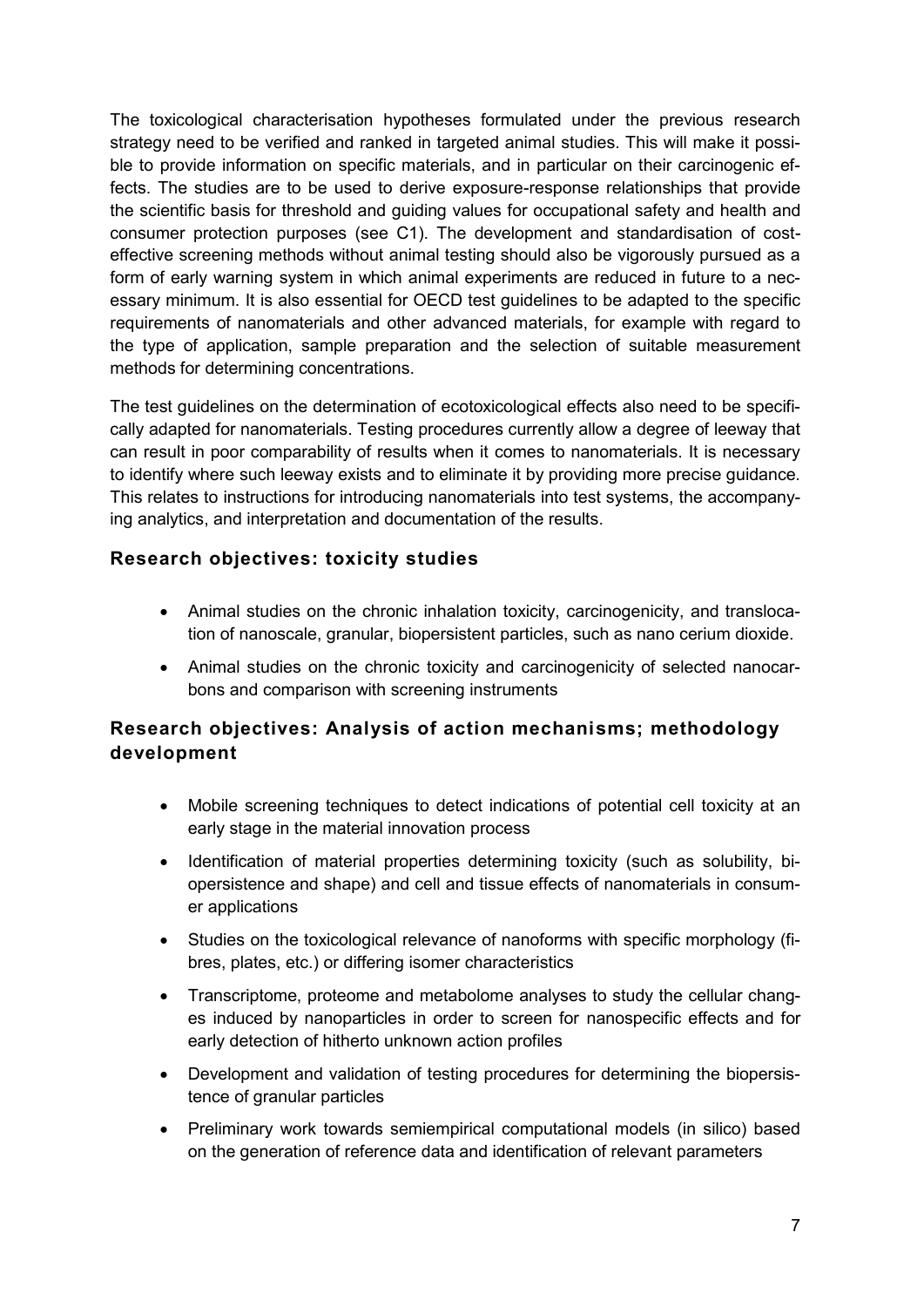- Adaptation of OECD test guidelines on toxicology to the requirements of nanomaterials
- Methodology development and round robin tests to study the toxic effects of nanomaterials using in-vitro methods, and in particular methods to determine genotoxicity, oxidative stress and inflammatory effects
- Study of nanoparticle-induced cell death mechanisms (apoptosis and necrosis) for nanosilver using a flow cytometry method
- Development of comprehensive guidance with recommendations for properly carrying out aquatic ecotoxicological tests and ecotoxicological sediment tests with nanomaterials in accordance with OECD test guidelines

## <span id="page-10-0"></span>**c. Release, exposure measurement and environmental behaviour**

An important way of avoiding known and hitherto unknown risks is by minimising the exposure of humans and the environment to new materials. With no exposure, a hazardous property of a material cannot turn into a risk. Determination and estimation of exposure is therefore a further pivotal area in the development of methods for risk assessment. This not only relates to intended or unintended release during the use of the finished product. Suitable methods are also needed to measure exposure in the handling of the raw material, in the processing and handling of composite materials made from it, and in its use as an additive in composite materials (interactions with non-particulate additives such as catalysts). The manufacturing process (e.g. drilling or grinding) and the tools used are not the only decisive factors here. Particles can also be released during the intended use of a product (such as through diffusion or soaking) and through interaction with light. Processes that materials undergo at the end of the lifecycle are also important in exposure assessment. These include both recycling and complex environmentally degradation processes during disposal at landfills.

With regard to occupational safety and health in activities involving nanomaterials, exposure through inhalation has proved especially relevant for risk characterisation. The respirability of inhaled particles is very much more significant than their nano scale. Approaches to determining exposure in this connection focus on the measurement and morphological characterisation of respirable particulate fractions with particle sizes of up to about three micrometres. Traditional measurement methods for respirable particulates are mass-based and do not allow further morphological characterisation of the particles. A wide variety of particle-based measurement methods have been added in recent years. These range from direct display measurement devices showing particle number concentrations to breath collectors that allow the chemical and morphological characterisation of inhaled particles with the aid of electron microscopy. The various techniques have been incorporated in the meantime in an OECD-published strategy on exposure assessment for nanomaterials. However, the occupational safety and health stipulations based on a grouping approach create further requirements for governmental research. Studies are needed to determine what measurement methods can be used to test for the criterion, set by Committee on Hazardous Substances (AGS) assessment, of 0.5 mg/m3 for occupational exposure of granular biopersistent particulates consisting of manufactured nanomaterials, and to evaluate the importance of particle-number-based optical measurement methods. The meas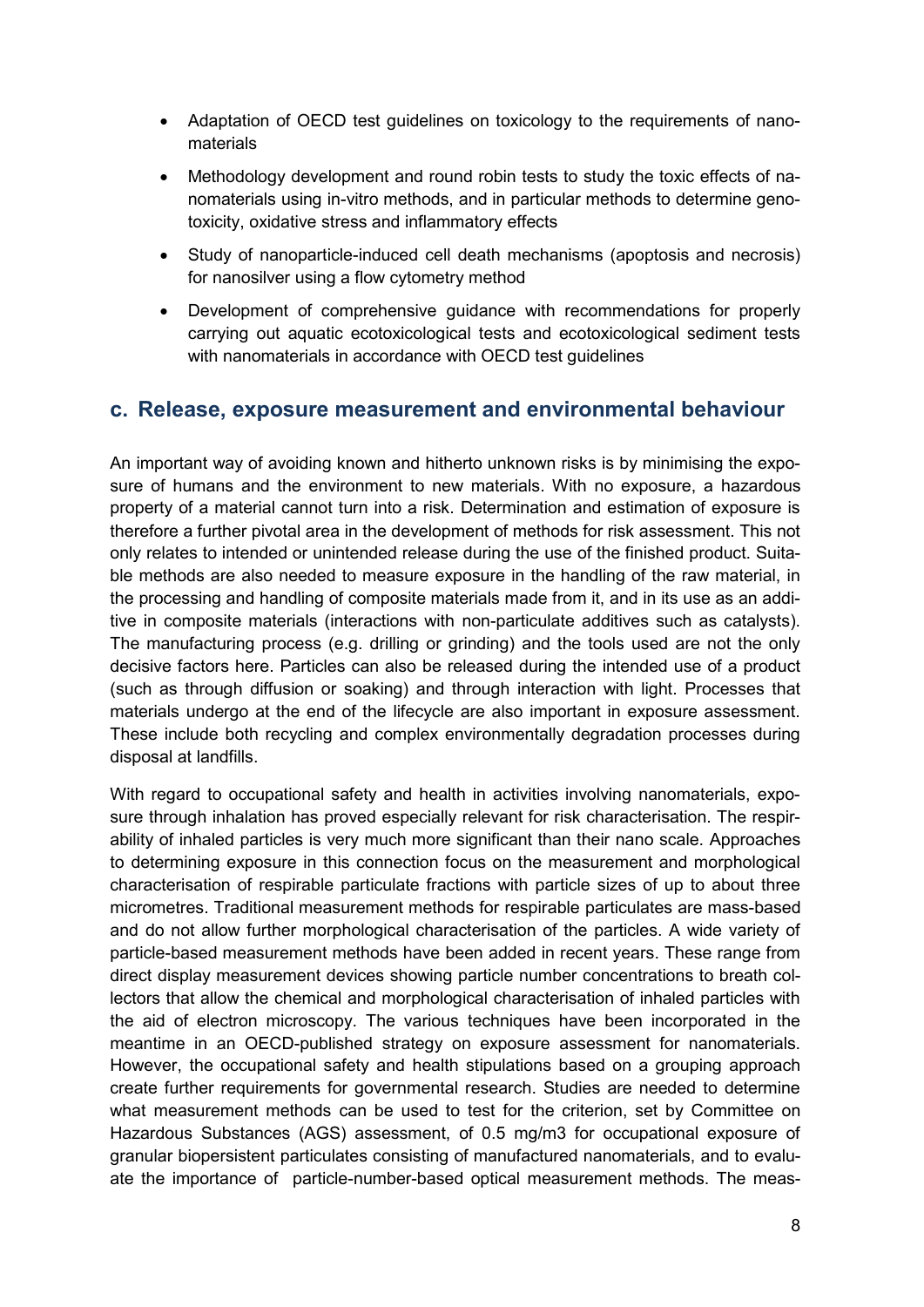urement strategy for respirable fibres that has been developed for asbestos must also be adapted for the correct detection of other types of fibre.

When it comes to consumer protection, not only inhalation but also the ingestion of particles is relevant for risk assessment, for example with regard to food safety. For consumer protection purposes, market analyses and surveys need to be carried out in order to obtain better data on exposed the section of the population due to the use of products featuring nanomaterials. Consumer behaviour surveys are to be conducted in order to derive and establish standard exposure scenarios. This relates among other things to the release of nanomaterials from textiles. Efforts are also underway to develop, adapt and validate quantitative exposure assessment models for consumers, as most available models were not specifically developed for exposure to nanomaterials. Since 2015, a model specially developed for modelling consumer exposure to nanomaterials in spray products has been available in the form of ConsExpo nano (https://www.consexponano.nl/). Such models are lacking for other routes of exposure. The scientific basis for determining internal exposure also needs to be improved, considering aspects such as absorption, distribution, metabolism and elimination. Statutory testing requirements also need to be adapted for food contact materials.

The relevant pathways into the environment must be identified in order to determine environmental exposure. This requires adequate knowledge about the manufacture, use, recycling and disposal of nanomaterials in products and applications and about the possibilities of release along the way. Entry into environmental compartments is possible e.g. via applications that are intentionally open to the environment or via improper disposal of nanomaterial products, respectively. Point discharges of nanomaterials may occur in wastewater treatment plants. Nanomaterials may be released during the use of a product by wear or product ageing (such as via weathering or leaching). The current challenge in this regard is to develop specific detection methods for nanomaterials that allow qualitative and quantitative analysis of environmental releases. Current research activities focus on studying the complex processes to which nanomaterials are exposed in the environment and which influence their properties and behaviour. Nanomaterials differ in environmental behaviour from regular organic chemicals. There is therefore a need to adapt and supplement exposure assessment models and test methods for determining the environmental behaviour, bioaccumulation, transformation and ageing of nanomaterials in relation to ambient environmental parameters.

#### **Research objectives: occupational safety and health**

- Testing and standardisation of personal monitors and breath collection systems for workplace particulate exposure and for consumer protection
- Determination of the dustiness and morphology of selected nanocarbons
- Development and validation of strategies to measure workplace inhalation exposure to fibrous nanomaterials
- Development of systematic approaches for the characterisation of different morphologies of workplace fibrous material aerosols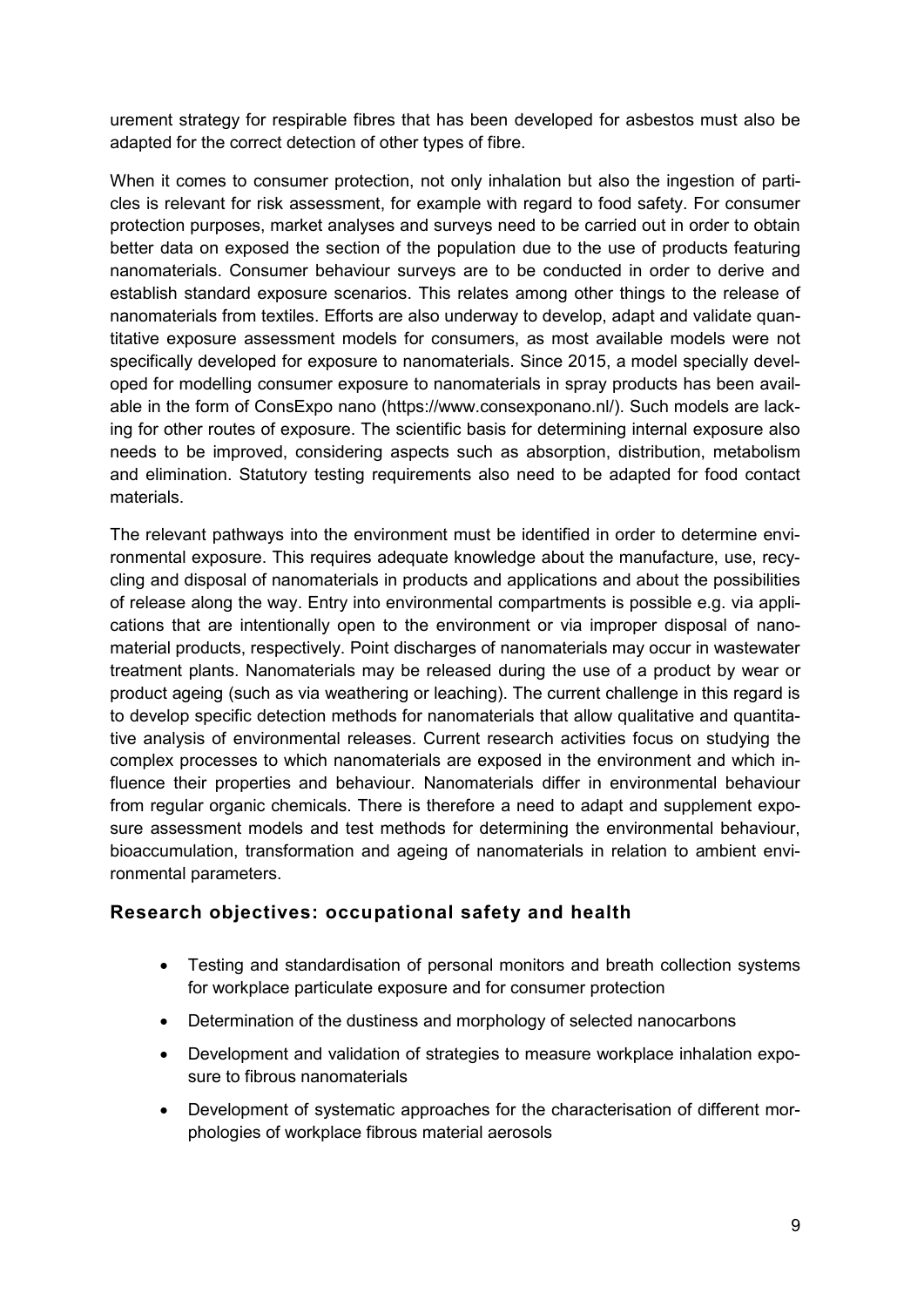Evaluation of optical instruments for measuring hazardous materials in the workplace

## **Research objectives: consumer protection and food safety**

- Market analyses and surveys to obtain better data on the section of the population potentially exposed due to the use of nanomaterial products
- Development and establishment of standard exposure scenarios for consumer protection over the lifecycle of nanomaterials
- Studies on the release of nanomaterials from foods and composites in consumer products such as food contact materials and textiles
- Release and migration of nanoparticles from composite materials by ageing or abrasion, and validation of modelling approaches for release behaviour
- Chemical characterisation and source identification of interior and workplace air (including on the basis of indirect indicators such as household dust). This notably requires the refinement and validation of techniques for the chemical characterisation of airborne nanomaterials

### **Research objectives: environmental protection**

- Development of methods for the study of transformation and ageing processes for nanomaterials in the environment
- Development of a standardised test guideline (OECD) for description of agglomeration and the agglomeration behaviour of nanomaterials in aquatic media
- Verification of the suitability of methods for routine detection (qualitative/quantitative) of nanomaterials in the environment
- Development of a decision tree to investigate the environmental behaviour of nanomaterials based on dissolution and agglomeration behaviour in relation to various environmental parameters
- Development of a test protocol for the investigation of of bioaccumulation of manufactured nanomaterials in filtering organisms
- Closing of knowledge gaps with regard to disposal of waste containing nanomaterials: Studies on the disposal in waste treatment plants of waste containing nanomaterials
- Closing of knowledge gaps with regard to disposal of waste containing nanomaterials: Studies on release of nanomaterials in connection with landfilling and soil spreading of waste
- Closing of knowledge gaps with regard to disposal of waste containing nanomaterials: Disposal of carbon-fibre-reinforced plastic waste using thermal processes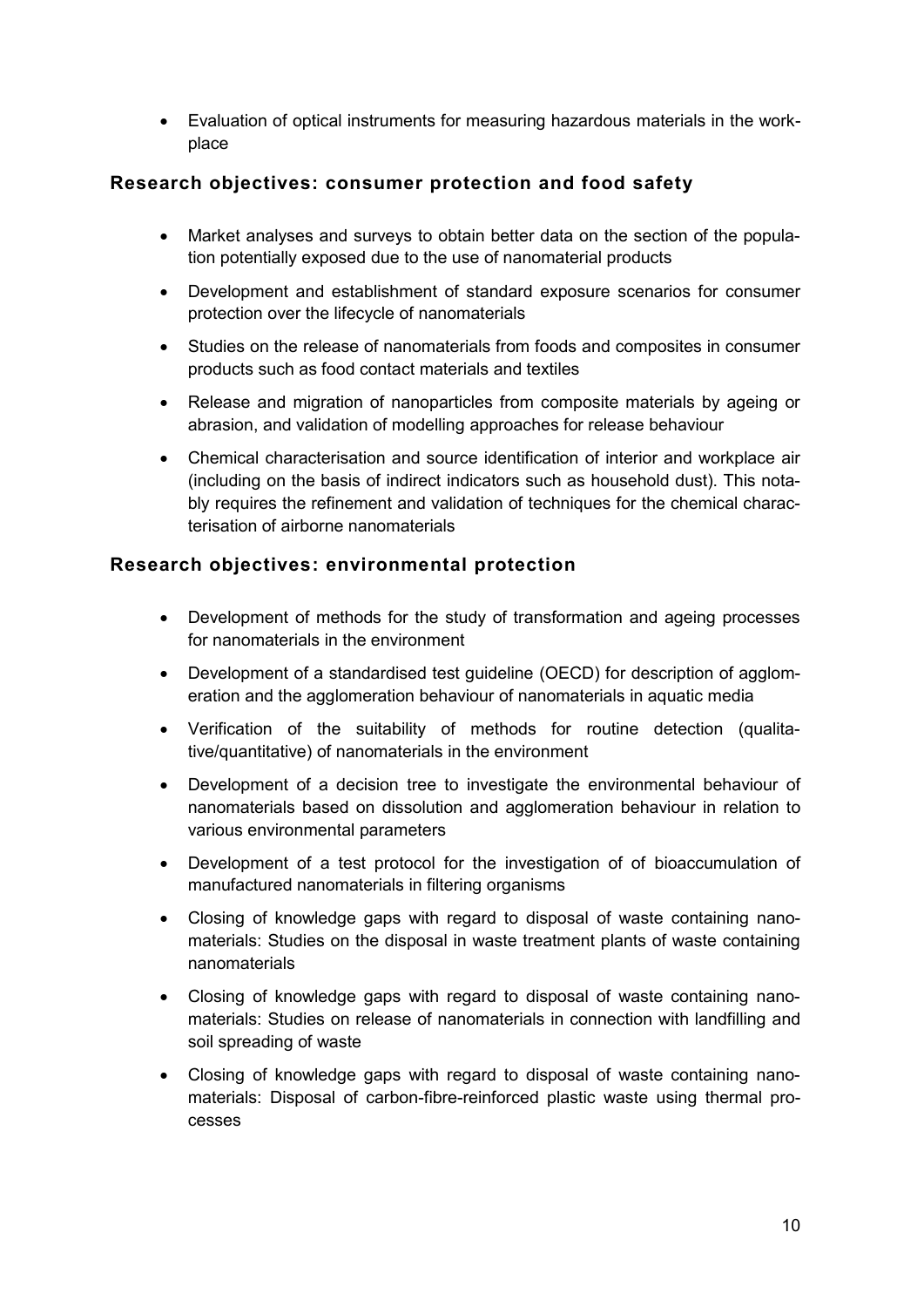Study of the dissolution and retention of inorganic nanoparticles in soil (bank filtration): Influence of natural organic coatings and the role of velocities in transport behaviour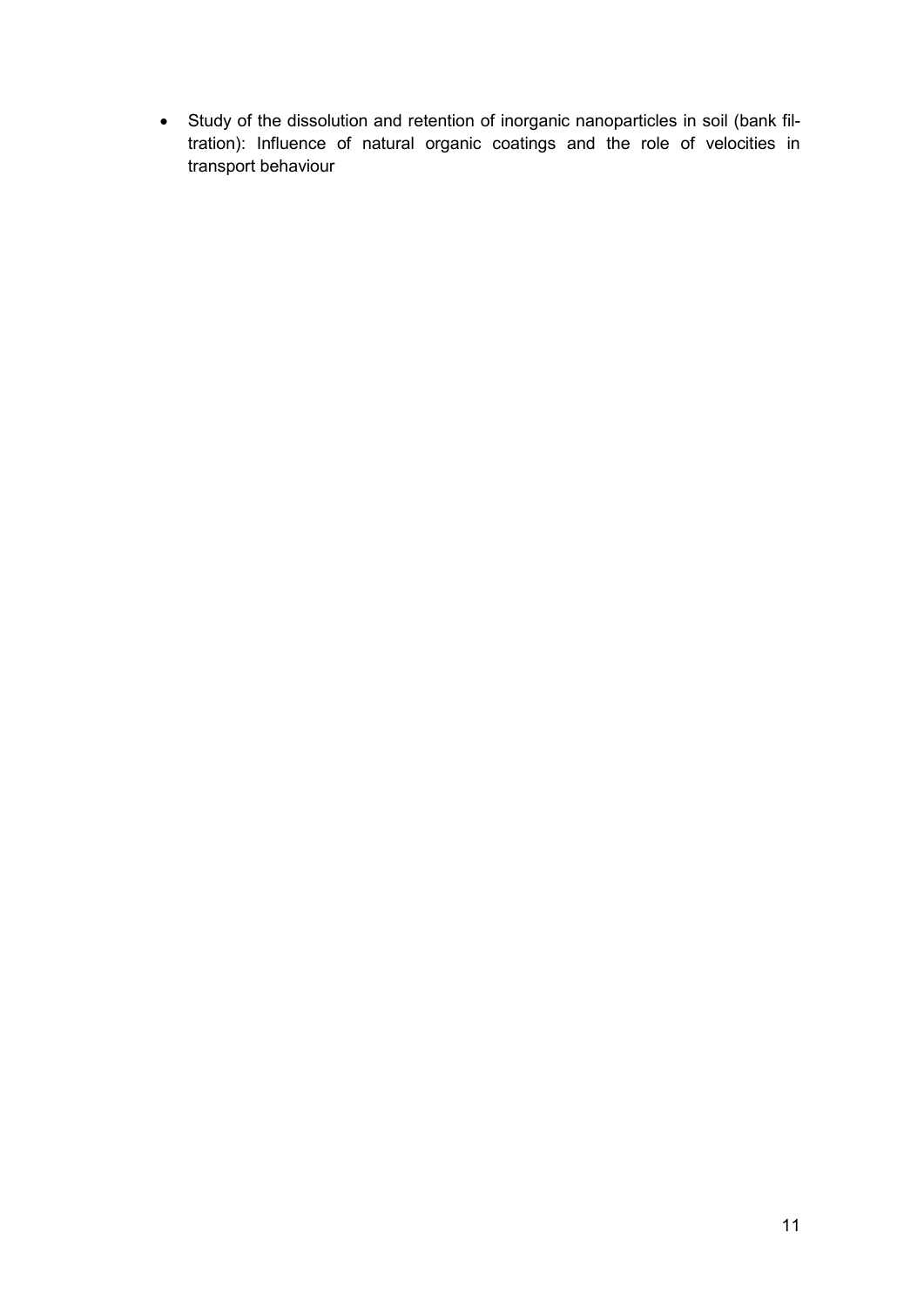# <span id="page-14-0"></span>**Research focus 2: Supporting research institutions and business enterprises in the development of advanced materials and derived products on the basis of application safety and environmental compatibility**

Under applicable law, manufacturers and distributors have a statutory duty to identify inherent hazardous properties of chemical substances and products using international testing standards. The European chemical regulation, REACH, for example, provides for a testing programme that is tiered according to production quantities. For low tonnages, the regulation primarily requires tests for acute effects on humans and the environment. For the characterisation of long-term effects on human health and the environment, however, more elaborate studies are generally needed in order to obtain findings that can be relied on for regulatory purposes. These are therefore only required under REACH for higher tonnages, although other legislation such as the European Plant Protection Products Regulation and the EU Biocidal Products Regulation demand them regardless of production quantity. The testing and information obligations under these legislations, however, focus on well-known modes of action, and endpoints, of chemical substances; they do not include the information requirements needed in order to adequately describe the effects and behaviour of nanomaterials and other advanced materials.

If significant hazardous properties of advanced materials only emerge long after market entry, the consequences can be fatal. Hazardous properties of very high concern – such as carcinogenic, mutagenic or reprotoxic (CMR) properties – invoke serious statutory consequences that restrict the ability of products to be placed on the market and brought into use. Governmental research activities are also called for here in instances where advanced materials are financially supported by public funding programmes such as those of the BMBF or the EU. Early identification of the risks of new technologies for humans and the environment in ongoing and well-resourced prospective research is therefore one of the most important tasks of governmental research. This includes the ongoing development of existing test methods together with risk research carried out in parallel with innovation activities. Such research should test known modes of action on new materials while also looking to identify previously unknown risks and scientifically verify new mode of action hypotheses. The goal is to promote advanced materials on the basis of application safety and environmental compatibility and to avoid misallocation of public and private sector investment spending together with the social follow-up costs.

Research on nanomaterials to date has shown – among other things by the example of the potential health risks of carbon nanotubes – that scientific insights into the potential risks and proportionate risk management are possible early in the material innovation cycle. The Committee on Hazardous Substances (AGS) thus now distinguishes in its occupational safety and health recommendations between rigid and non-rigid forms of nanomaterials. Frequently, however, the necessary knowledge of methods and evaluation findings is restricted to scientists who study human and environmental effects. The cooperation of material scientists with experts from risk and safety research should therefore be supported to pursue responsibility with regard to the safe development. Knowledge in relation to material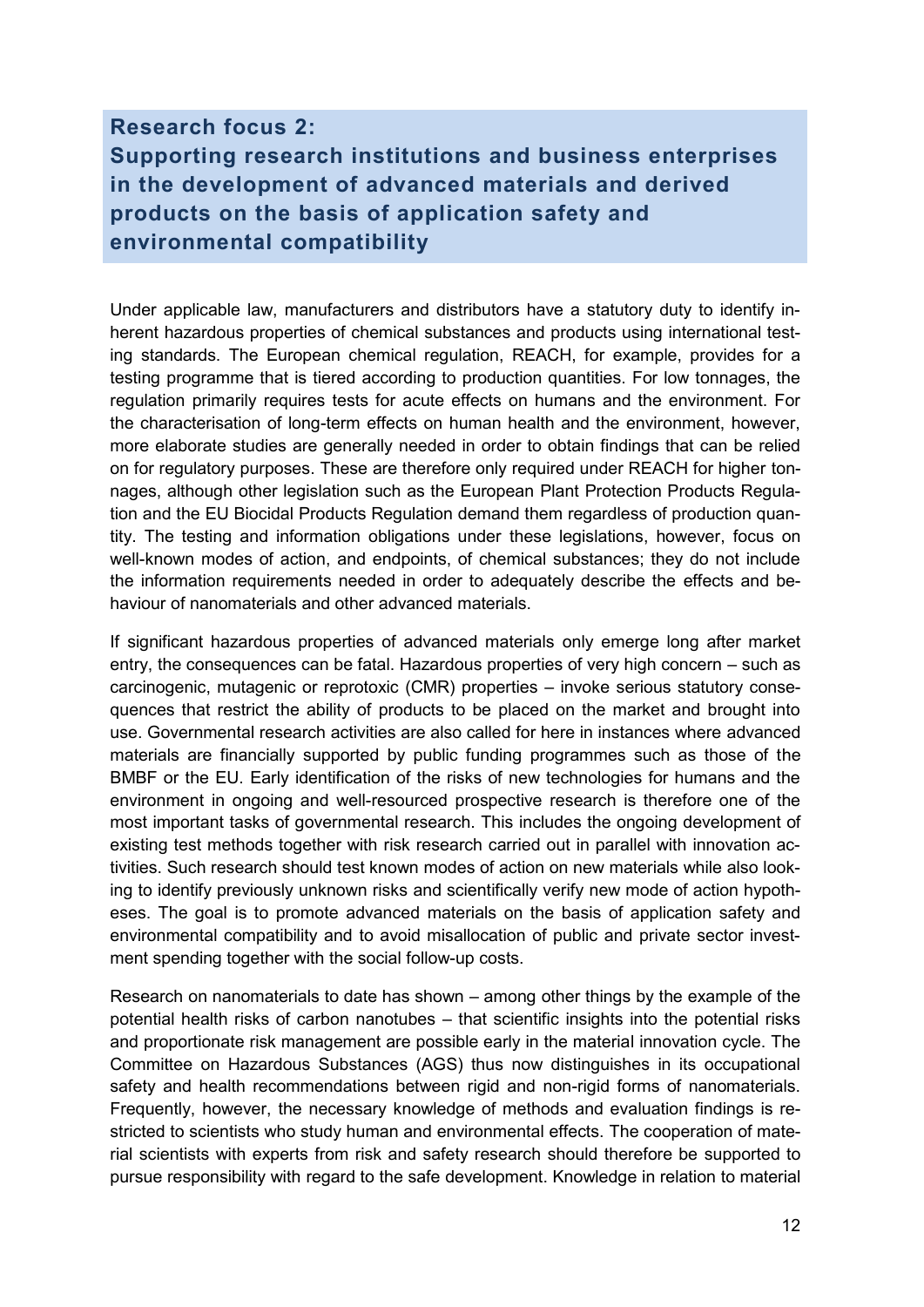and product design on the basis of application safety and environmental compatibility must be incorporated into the innovation process from an early stage.

# <span id="page-15-0"></span>**a. Design criteria for application safety and environmental compatibility in advanced materials**

The approaches and testing methods for the early detection of health and environmental risks set out in Section A can be used to develop and test designs of advanced materials and derived products which feature both application safety and environmental compatibility. This requires analysis of research findings to identify material modifications that avoid risks to health and the environment. A well-known and successful example from the late-1990s was the substitution of biopersistent mineral wool with biosoluble products that largely rule out any cancer risk. It is necessary to investigate whether similar design criteria can be derived for other new materials. With regard to human health, for example, the possibility of using in-vitro and in-vivo methods should be assessed for determining the biosolubility of granular and fibrous materials and their relationship to response and potency in the human organism. Methods to measure dustiness can be used to identify low-emission forms of new materials or deliberately to create such forms by modifications to the materials. This provides starting points towards an integrated application safety approach that uses good product design to prevent significant releases of and human and environmental exposure to hazardous substances over the product lifecycle. With regard to the environment, criteria and properties need to be identified that allow corresponding conclusions to be made in relation to ecotoxicological endpoints.

An additional aspect is the improvement of technical processes for the manufacture of nanomaterial products. Release of materials during production and use should be avoided. The same goes for disposal and recycling processes applied to nanomaterial products. It must be ensured in such processes that no hazardous concentrations of nanomaterial constituents can be released and enter exhaust air or waste water.

Alongside these risk-related aspects, consideration should also be given in design to the potential benefits of using nanomaterials. Factors to be taken into account when modelling environmental benefits of nano-enabled applications and products have to include additional criteria such as reductions in resource consumption (energy, water and raw materials), avoidance of greenhouse gas emissions and other environmentally harmful emissions, and reductions in the quantity and hazardousness of waste. Other aspects requiring consideration are benefits to the consumer (improved product utility/safety in use) and benefits to employers and workers (improved handling/safety; workplace health improvements).

#### **Research objectives**

- Development of a 'pre-REACH' testing strategy for risk characterisation and assessment of new materials at early stages of the innovation cycle
- Identification and establishment of criteria for the design of manufactured nanomaterials on the basis of application safety and environmental compatibility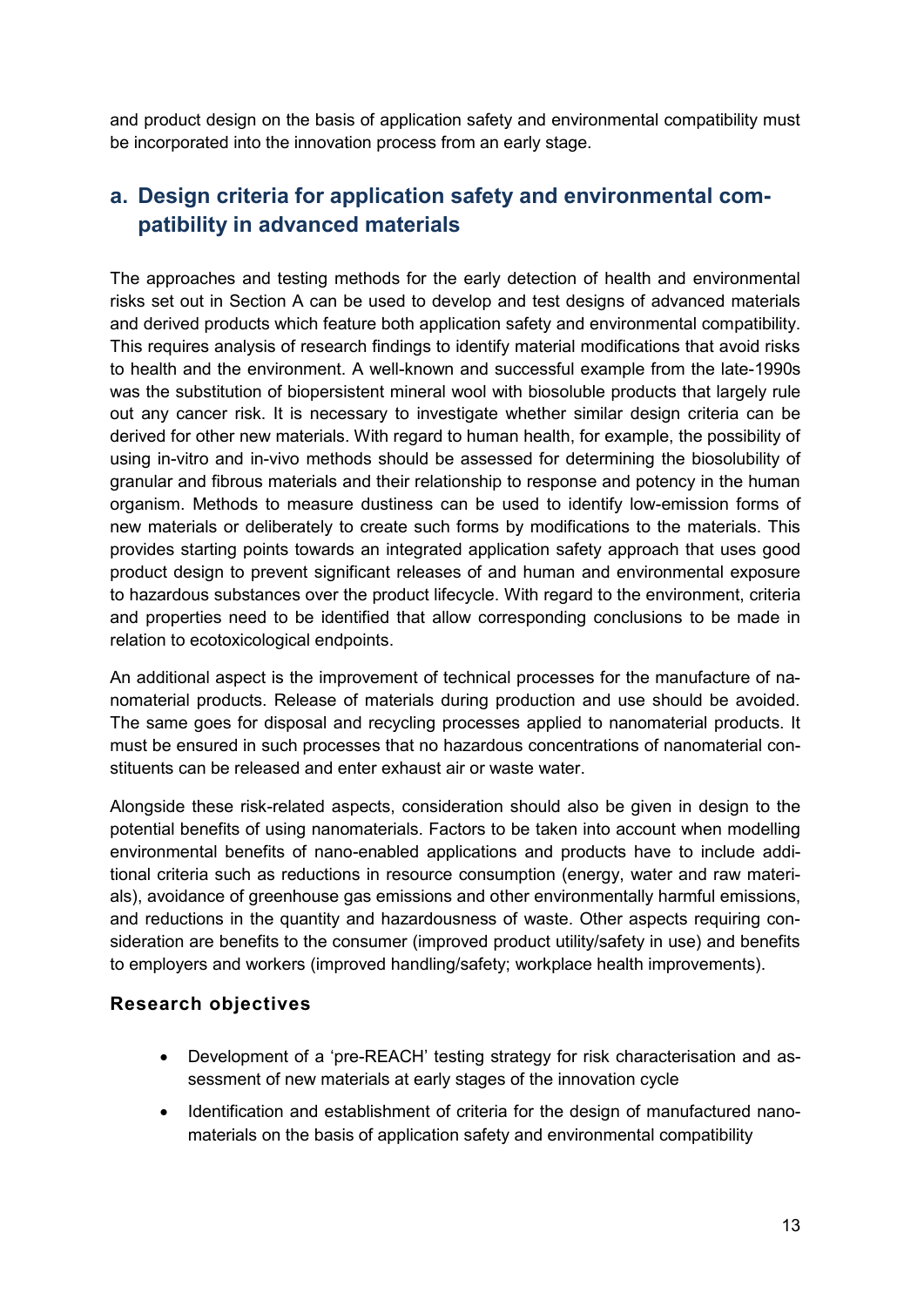- Development of assessment criteria and standardised test methods for lowemission material design
- Industry dialogue on environmental analysis of smart and active packaging with regard to recyclability
- Derivation of a risk matrix as a basis for the design of nanocarbons to ensure application safety
- Derivation of environmentally compatible nanomaterials by means of comparative long-term studies of the aquatic ecotoxicology of different forms of selected nanomaterials

# <span id="page-16-0"></span>**b. Increasing awareness and improving the knowledge base among researchers and business enterprises with regard to application safety and environmental compatibility in the use and design of material innovation**

Research institutions and university spinoffs play a key role in the development of new materials on the basis of application safety. Experience over many years show that technically oriented institutions especially tend to lack occupational safety and health expertise that goes beyond minimum standards of laboratory safety and promotes the safe design of material innovation. 'Safe by design' criteria must be made an integral part of operational innovation management. Medium-sized and large enterprises use a stage-gate model for this purpose, with defined multidisciplinary work phases (stages) and decision points (gates).

This established approach needs to be supplemented by integrating tiered, proportionate, pre-regulatory requirements for a test strategy that cover human and environmental safety aspects. In collaboration with interested institutions and business enterprises, private-public governance networks are to be established or linked into existing networks in order to develop and disseminate design approaches for new materials based on application safety and environmental compatibility. The establishment of such networks will be supported and evaluated in the launch phase by governmental research institutions. The goal is a strategic approach that, for example, the Federal Government can make use of in the context of innovation funding in order to better link up material development with occupational health and safety, consumer protection and environmental protection concerns.

A further objective is to raise awareness among aspiring researchers and product developers for occupational safety and health issues and for application safety and environmental compatibility in the design of new materials and products. The Federal Institute for Occupational Safety and Health (BAuA), for example, provides course offerings to this end for students at an advanced stage of a bachelor's or master's degree in the natural sciences at the Technical University of Dortmund.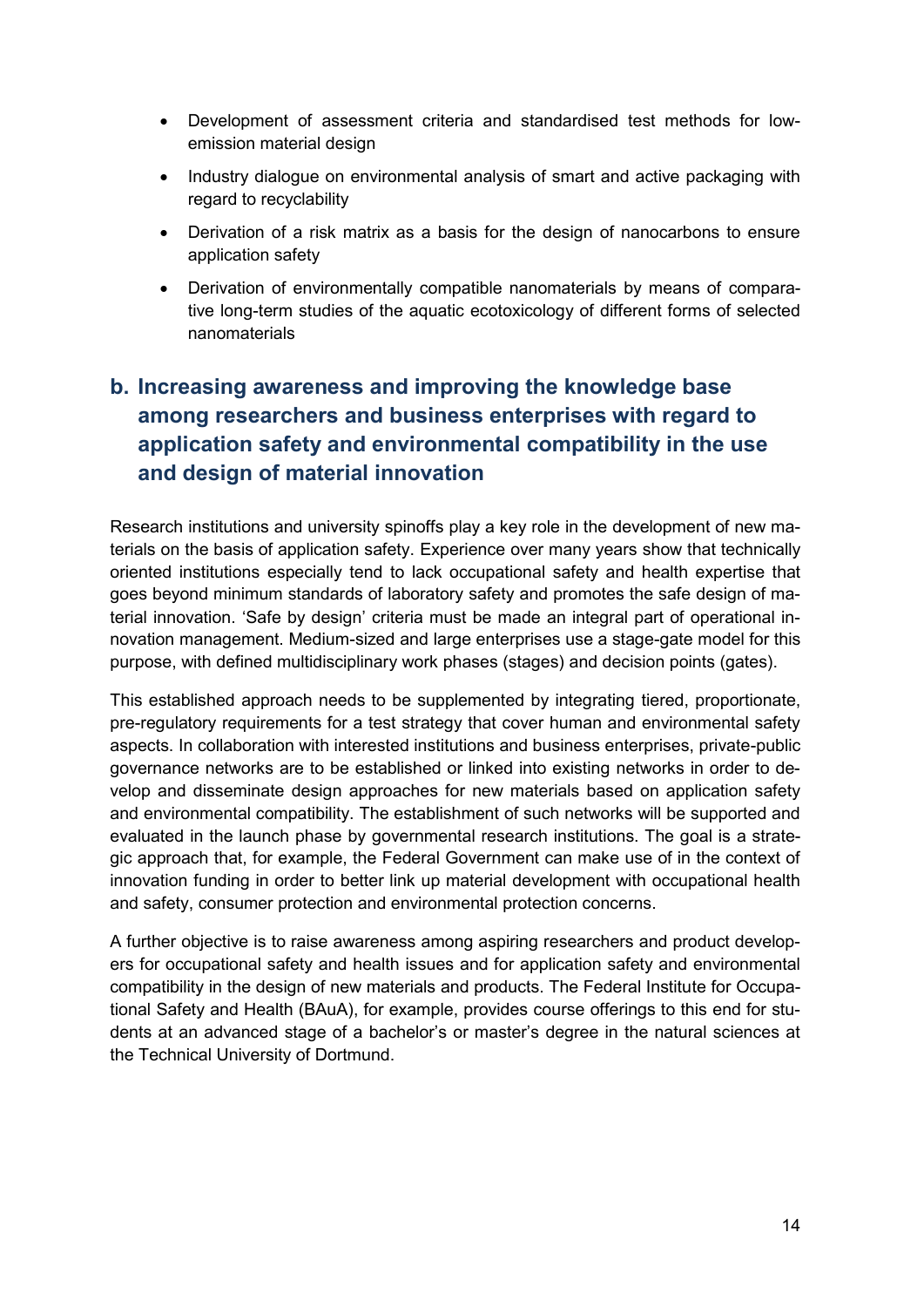## **Research objectives**

- Development of model governance networks with research institutions and startups in Germany to support application safety in the design of advanced materials
- Practical guidance on safe and environment-friendly practice in working with materials in laboratories, pilot plants and start-ups
- Sample lectures on the legal framework, occupational safety and health measures and application safety in the design of nanomaterials and other advanced materials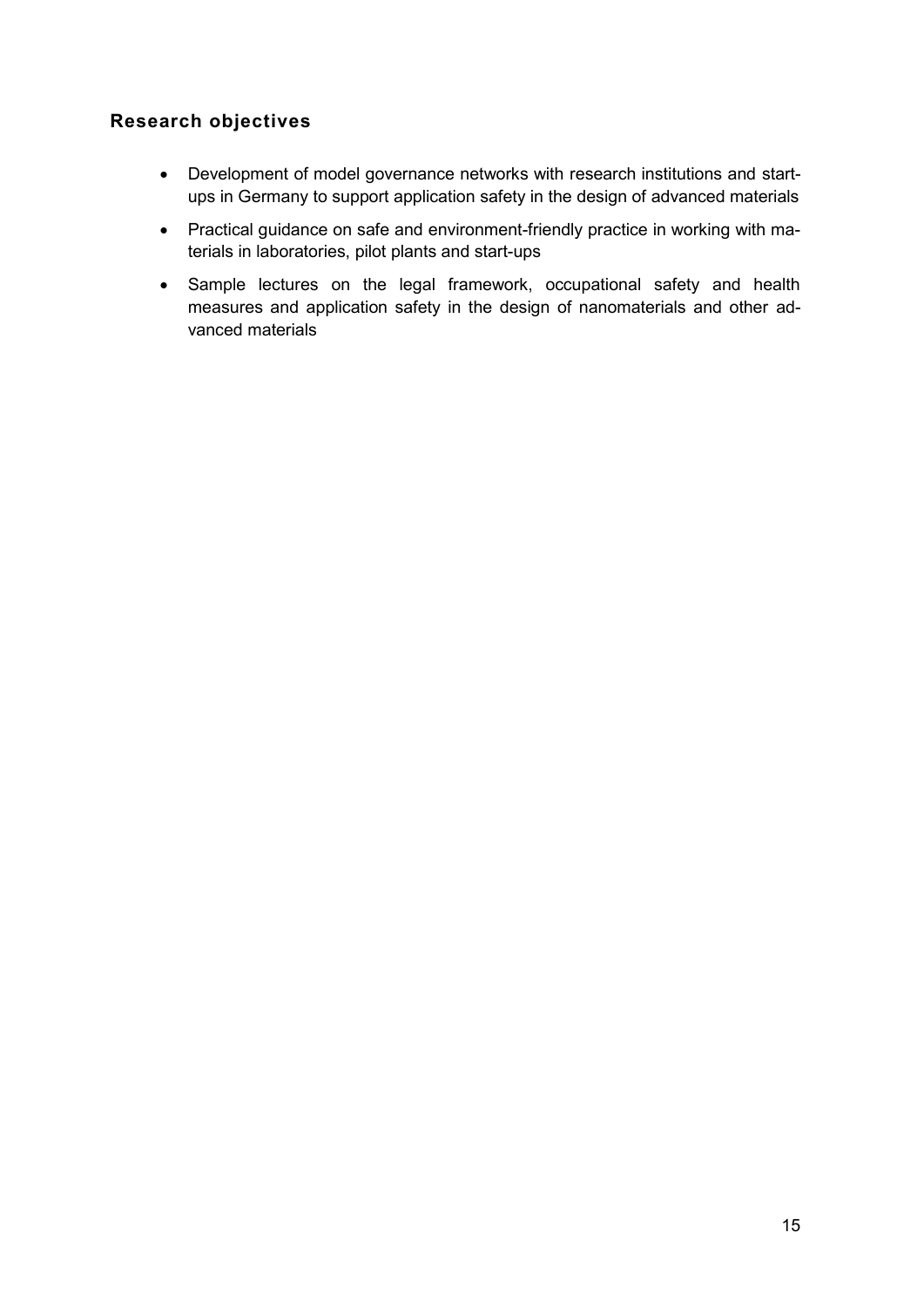# <span id="page-18-0"></span>**Research focus 3: Science-based revision of legal requirements and recommendations ensuring safety and environmental compatibility over the entire lifecycle of advanced materials**

Nanomaterials, other advanced materials and products based on them must meet the requirements of European statutory provisions related to chemical and product safety. Occupational health and safety law, consumer protection and environmental protection rules may additionally apply. Before they can be placed on the market, substances and mixtures must be classified and labelled with regard to any hazardous properties in accordance with best available knowledge. A safety data sheet must be provided for commercial customers. Certain product groups such as biocides are subject to authorisation obligations. In addition, require a labelling for nanoscale constituents exists. Labelling requirement must also be noted for consumer information purposes in the case of cosmetics and food additives. The testing and information requirements under the various areas of legislation also stipulate the standardised tests that applicants and registrants must perform for risk characterisation. As noted in Section A, however, there are significant gaps in those requirements with regard to advanced materials These relate to description of the identity of the substance, exposure assessment, and the determination of hazardous properties and risks. An example is the potential risks to workers from respirable biopersistent particulates released by nanomaterials and other advanced materials.

Governmental research is required to generate a high-quality scientific basis so that ministries can be provided with well-founded advice on the revision of existing legislation while keeping up with the major and rapid progress in material development. Testing and assessment methods have to be adapted or even newly developed in a short period of time.

# <span id="page-18-1"></span>**a. Integration of transparency and specific testing, risk assessment and information requirements in existing rules and regulations governing chemical safety, occupational safety and health, environmental protection and consumer protection.**

The testing and information requirements under statutory provisions relating to chemical and product safety legislation do not yet adequately cover a number of risks to humans and the environment that can arise from nanomaterials and other advanced materials. The higher federal authorities in charge of chemical safety in Germany (UBA, BfR and BAuA) consequently formulated recommendations as early as 2012 for additions to the testing and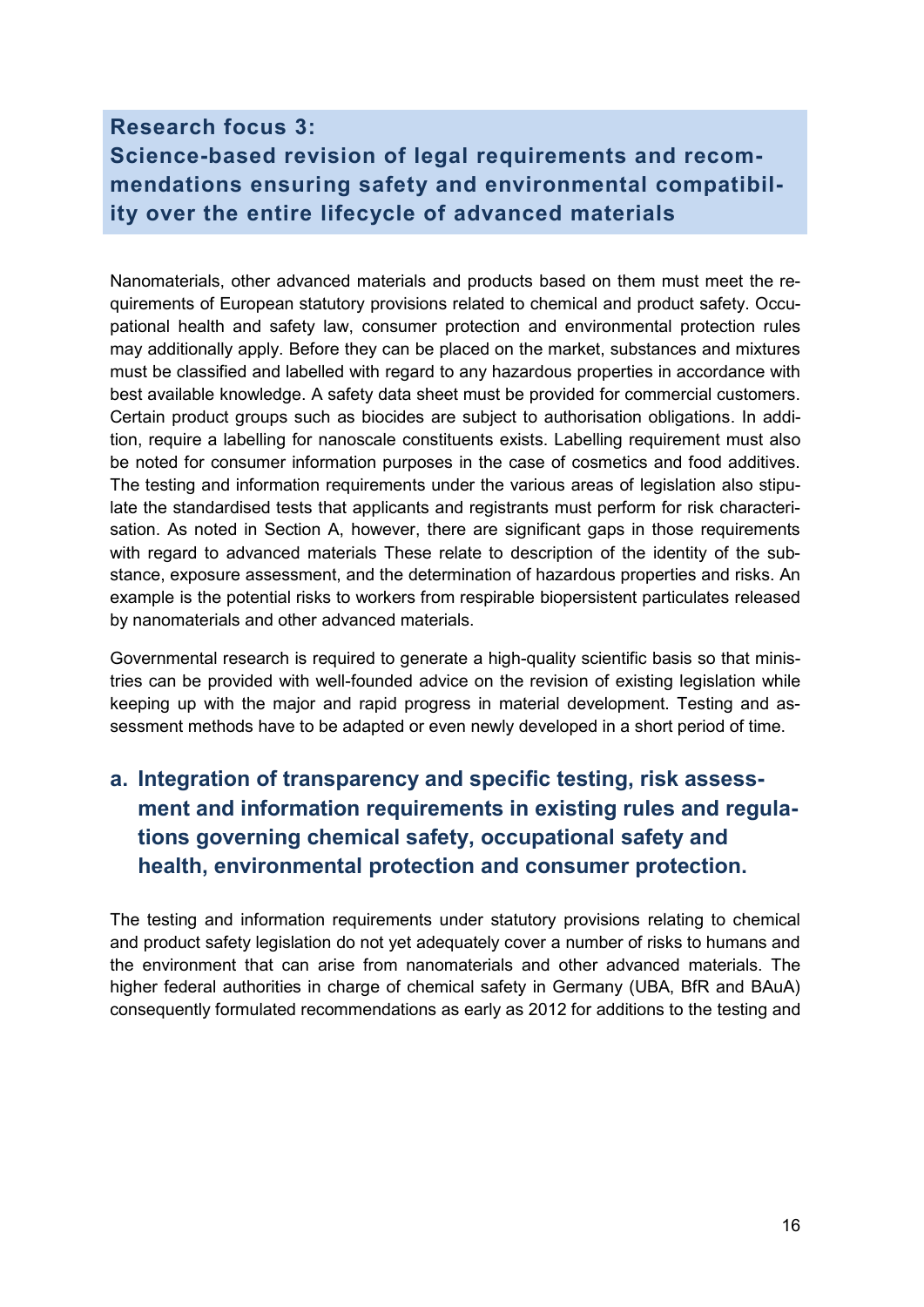information requirements for nanomaterials under REACH as a contribution to the European debate.<sup>6</sup>

Given the large number of nanomaterials and other advanced materials, however, individual testing and assessment involves enormous effort and expense. Established approaches exist for grouping chemical substances into substance groups. The objective of substance grouping and analogy concepts is to predict physicochemical, toxicological and behavioural properties of chemical substances on the basis of structural similarity. Given sufficient arguments in favour of grouping, this allows available data, for example on the hazardous properties of a substance, to be read across from that substance to another. The established approaches do not yet include specific procedures for nanomaterials, however. Criteria allowing groups to be derived grouping and data to be read across between nanomaterials have yet to be developed. This requires the identification of parameters that determine the comparability of nanomaterials or nanoforms.

Grouping approaches have already been successfully derived for nanomaterials on the basis of findings from risk research, although so far solely in relation to workplace hazards. A focus of the present research strategy is the development of grouping approaches specifically for risk assessment in other areas of concern, such as environmental protection.

Significant risks for occupational safety and health include the health risks of inhaling biopersistent particles which primarily accumulate in the lungs and whose long-term toxicity in many cases has not yet even been identified and classified. Such risks can therefore be highly important for risk management with regard both to nanomaterials and to other materials that do not fall under the EU definition of nanomaterials. Special attention should be paid to fibrous particles. It cannot be ruled out that a number of such materials pose risks similar to asbestos that cannot be reliably identified with the current testing requirements under REACH. To clarify the occupational safety and health requirements in Germany, the Committee on Hazardous Substances (AGS) has classified manufactured nanomaterials in an announcement (BekGS 527) into four groups, each with health-based assessment criteria for workplace exposure. These group-based parameters can be revised if materialspecific testing data are established or can be read across from similar materials. In addition, to minimise hitherto entirely unknown risks, all chemical substances are subject to the application of minimum standards involving simple measures to prevent high exposures in general.

The grouping approaches for derivation of workplace hazards common to multiple substances can be used to derive targeted testing and information requirements. For the determination of biopersistence and carcinogenicity of respirable fibres, for example, there are specific toxicological test designs which close the gaps in the standard test strategy. So far, however, these have only been incorporated into EU law in the case of mineral wools. In addition to the recommendations already formulated for revision of the REACH requirements, the higher federal authorities are preparing further specific testing and information

 $\overline{a}$ 

 $^6$  <https://www.umweltbundesamt.de/publikationen/nanomaterials-reach>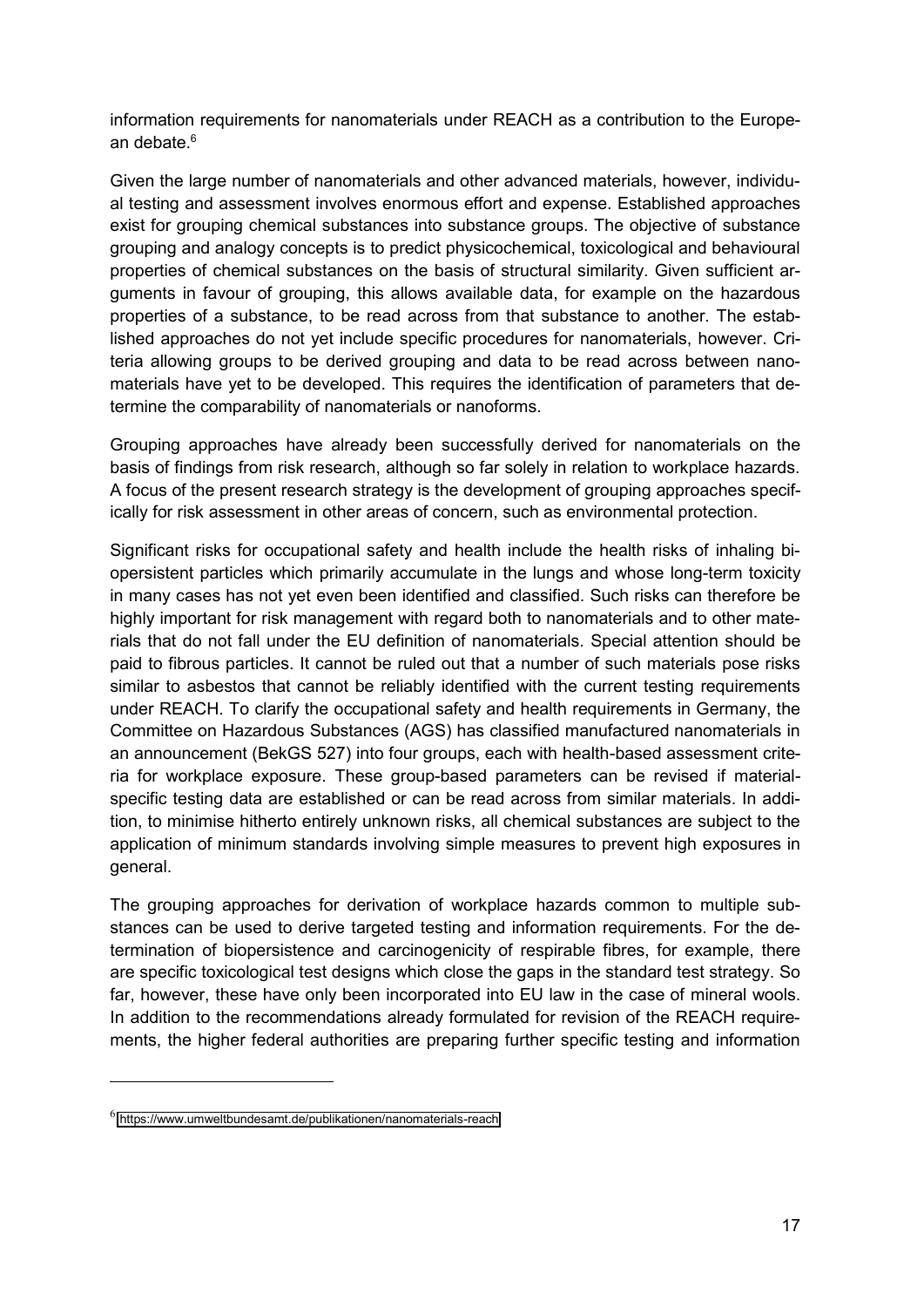requirements for comprehensive protection against respirable biopersistent particulates. A central element of these consists of mandatory dustiness tests whose results provide the basis for the remaining testing requirements.

The nanomaterial testing and information requirements formulated by the higher federal authorities are provided with further scientific underpinning by subjecting selected nanomaterials to substance evaluation under REACH. Experience is also analysed from other regulatory areas where specific evaluation of nanomaterials is already mandatory by law, such as for biocides. The higher federal authorities also participate in the development and adaptation of guidances for nanomaterial risk assessment issued by European authorities such as the European Chemicals Agency (ECHA) and the European Food Safety Authority (EFSA). A further focus of the higher federal authorities is on the development and evaluation of in-vitro test systems that in the medium term will supersede the animal studies generally required today, or at least that can be used for screening and hence to limit the need for further testing. Work is underway in parallel on the transferability of toxicological data from animal studies to humans and on adequate handling of the uncertainties by the development of corresponding guidelines. Generally, toxicity in animals is tested for a limited range of potential effects and a limited exposure period. When transferring findings to humans, the effect of interspecies and intraspecies differences in susceptibility and to the potential existence of highly sensitive subpopulations needs to be considered.. If there is a difference in timeframe between toxicological testing and predicted exposure, it is necessary to extrapolate accordingly at both the qualitative and the quantitative level. It is also frequently unclear whether a toxicologically tested nanoform is identical with the form to which the subject is exposed during the lifecycle of a nanomaterial and whether differences in particle size, surface properties and reactivity significantly affect the (eco)toxicological potential.

Inadequate testing and information requirements in chemical legislation can have a very large impact on consumer and environmental protection objectives. In the absence of specific rules, such as those which apply in occupational safety and health, the fulfillment of protection objectives is solely determined by the manufacturer's or importer's responsibility for substance and protect safety. From a consumer and environmental protection perspective, the data gaps that remain to be filled make it necessary to keep in focus the lifecycle of relevant materials and related products with a view to traceability.

### **Research objectives**

- Evaluation of standardised dustiness tests as a future basic requirement for REACH registration of poorly soluble solids
- Development of methods for the morphological characterisation of biopersistent particles (notably fibres) in the context of REACH registration
- Development of an enforceable procedure for testing and assessing the rigidity, biopersistence and carcinogenicity of respirable fibrous particulates
- Development of test methods for biopersistent granular fibrous particles for the inference of material-specific health-based limits and reference values, e.g. **DNEL**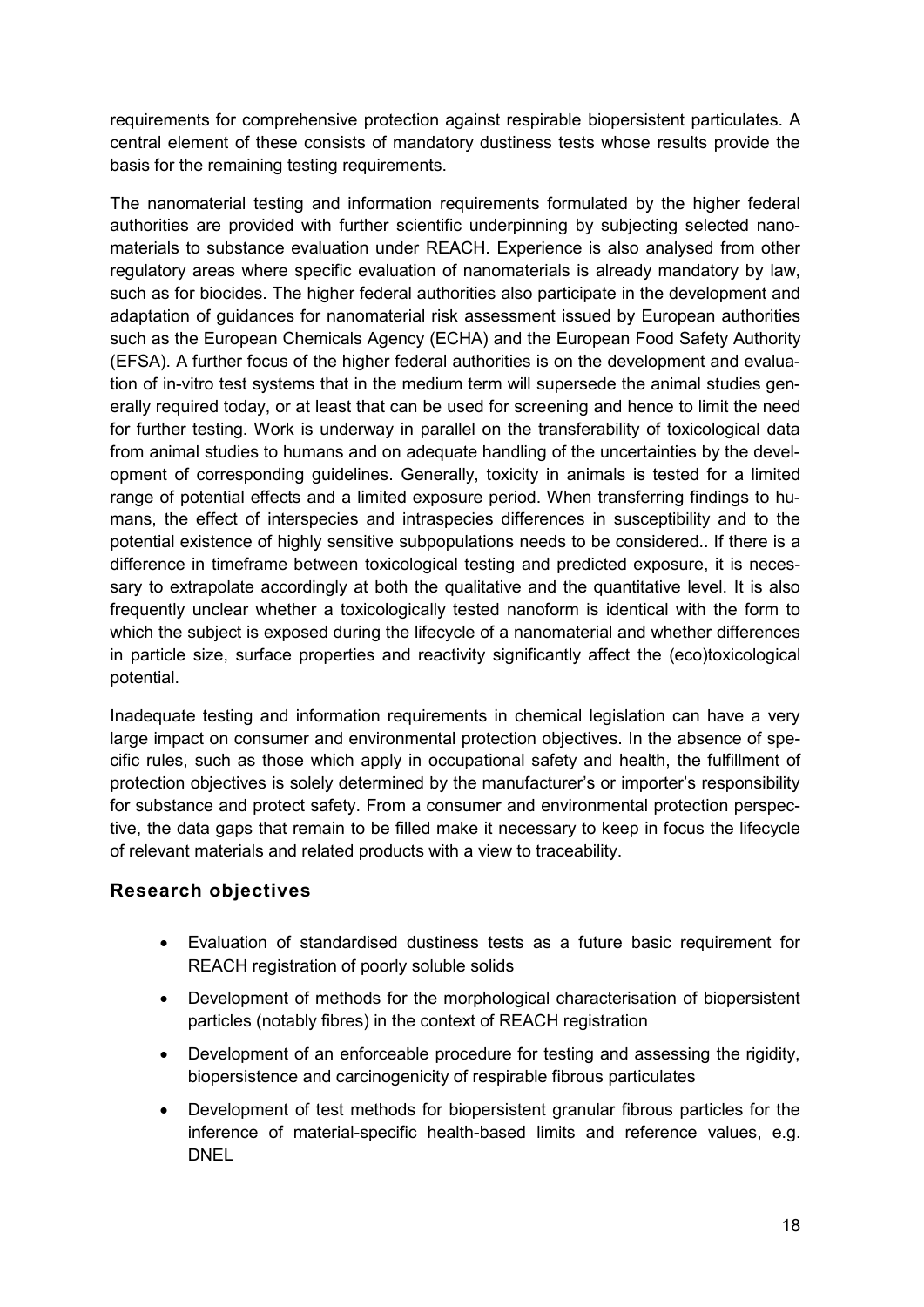- Grouping of nanomaterials for a joint assessment of environmental fate and effects for regulatory purposes
- Specification of criteria for grouping nanomaterials with regard to superordinate risk grouping taking into account hazard and exposure potential for humans and the environment
- Application of nanomaterial grouping with regard to physicochemical properties and toxicity testing, including consideration of toxicity mechanisms
- Improvement of the available data on nanomaterial consumer products in the market; analysis of market overviews and national product registers; use of labelling requirements; market information request among manufacturers
- Incorporation in risk assessment of information and data on solubility/(bio)degradation of nanomaterials and released particulates, taking into account surface specifications (stabilisation layer; surface modification) and internal particle components (particle core)

The research activities set out above are closely bound up with scientific policy advice by the higher federal authorities for evolution of the legal framework and with testing and evaluation responsibilities under chemical and product safety law. This notably includes:

- Evaluation of available testing data and preparation of a dossier for harmonised classification of carcinogenic forms of carbon nanotubes under the EU Regulation on Classification, Labelling and Packaging of Substances and Mixtures (the CLP Regulation)
- Participation in the European Chemicals Agency (ECHA) Nanomaterial Working Group (NMWG). The NMWG is made up of representatives of competent authorities in EU member states and observers from industry and non-governmental organisations. It is tasked with nanomaterial-related issues of regulatory relevance and with advising the ECHA in areas such as the development of guidance clarifying the requirements under REACH. Key aspects include physicochemical characterisation, information requirements and analogy concepts (grouping, categorisation and read-across)
- REACH substance evaluation of nano cerium dioxide, multiwall carbon nanotubes and nano zinc oxide
- Involvement in risk assessment of nanoscale amorphous synthetic silicon dioxide (SAS) and products with nanoscale constituents under the EU Biocides Regulation
- Participation in the Competent Authority Sub-Group on Nanomaterials (CASG Nano), a subgroup of CARACAL (Competent Authorities for REACH and CLP). The objective of the subgroup is exchange on regulatory issues concerning nanomaterials in relation to the CLP Regulation and REACH. CASG Nano discusses the adaptation of REACH for nanomaterials and other regulatory aspects such as the EU definition of nanomaterials and a register of nanomaterial products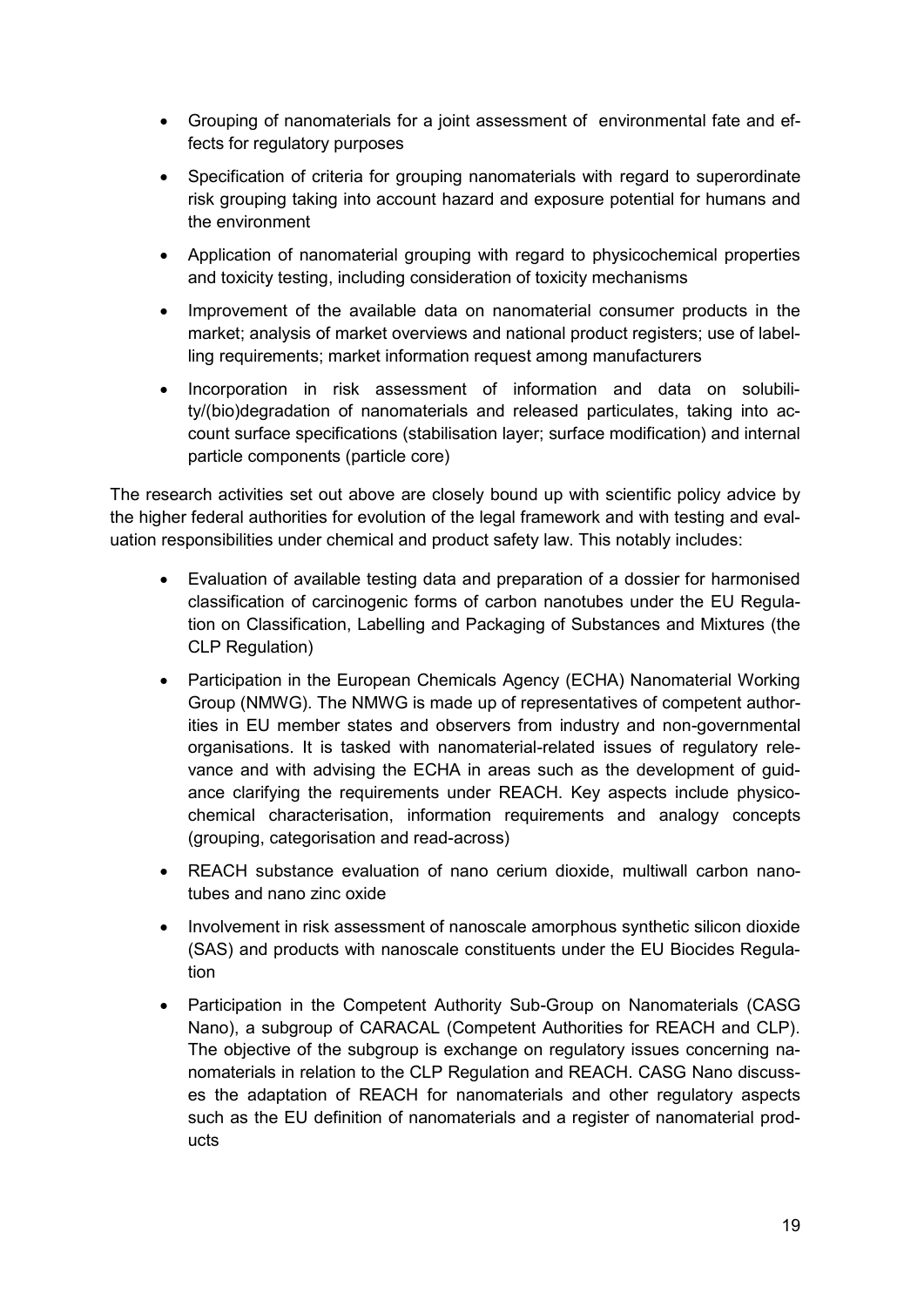- Participation in the European Food Safety Authority (EFSA) Scientific Network on Risk Assessment of Nanotechnologies in Food and Feed and in the EFSA Steering Committee Working Group (EFSA SC WG) on guidance on the human, animal and environmental risk assessment of the application of nanoscience and nanotechnologies in agro/food/feed
- Activities in the Working Party on Manufactured Nanomaterials (WPMN) and the Working Group of the National Coordinators of the Test Guideline Programme (WNT) of the OECD Chemicals Committee and Working Party on Chemicals, Pesticides and Biotechnology, adaptation of OECD test methods and guidelines, and refinement of risk assessment instruments. The objective of the WPMN is to address safety issues relating to nanomaterials in international collaboration. The WPMN is made up of over 100 experts representing stakeholders from OECD member states and non-member states, along with experts from international organisations (UNEP, WHO, ISO, BIAC and TUAC). A key thematic area is the systematic identification of suitable parameters for grouping and read-across.
- Involvement in the scientific committees on consumer protection of the European Commission Directorate General for Health and Food Safety
- Participation in working groups of the Committee on Hazardous Substances (AGS) on approaches for the grouping of nanomaterials, the derivation of assessment criteria and workplace limit values, and the recommendation of suitable occupational safety and health measures
- Involvement in the DIN Committee on Nanotechnologies (mirror committee to the ISO Committee on Nanotechnologies)
- Secondment of an expert to the World Health Organization (WHO) guideline development group, WHO Guidelines on Nanomaterials and Workers' Health, which has the aim of producing international evidence-based occupational safety and health recommendations for activities involving manufactured nanomaterials

## <span id="page-22-0"></span>**b. Good practice for safety to human health and the environment in production, use and disposal**

The well-proven occupational safety and health measures required in the Particulate Hazardous Substances section of the Annex to the Hazardous Substances Ordinance (GefStoffV) are sufficient and effective with regard for activities involving nanomaterials. Announcement 527, "Manufactured Nanomaterials", published in 2013 by the Committee on Hazardous Substances (AGS) clarifies those measures on the basis of grouping with health and risk-based assessment criteria. These assessment criteria also make it possible for the Easy-to-Use Workplace Control Scheme for Hazardous Substances (EMKG) – Federal Institute for Occupational Safety and Health (BAuA) guidance on risk assessment in small and medium-sized enterprises – to be applied to various activities involving nanomaterials. Two-page control guidance sheets provide specific information on safe working practices. In 2011, BAuA began systematic evaluation of EMKG control guidance sheets using systematic measurement of hazardous substance concentrations at affected workplaces. The first project focused on filling processes for solvents. The second is to address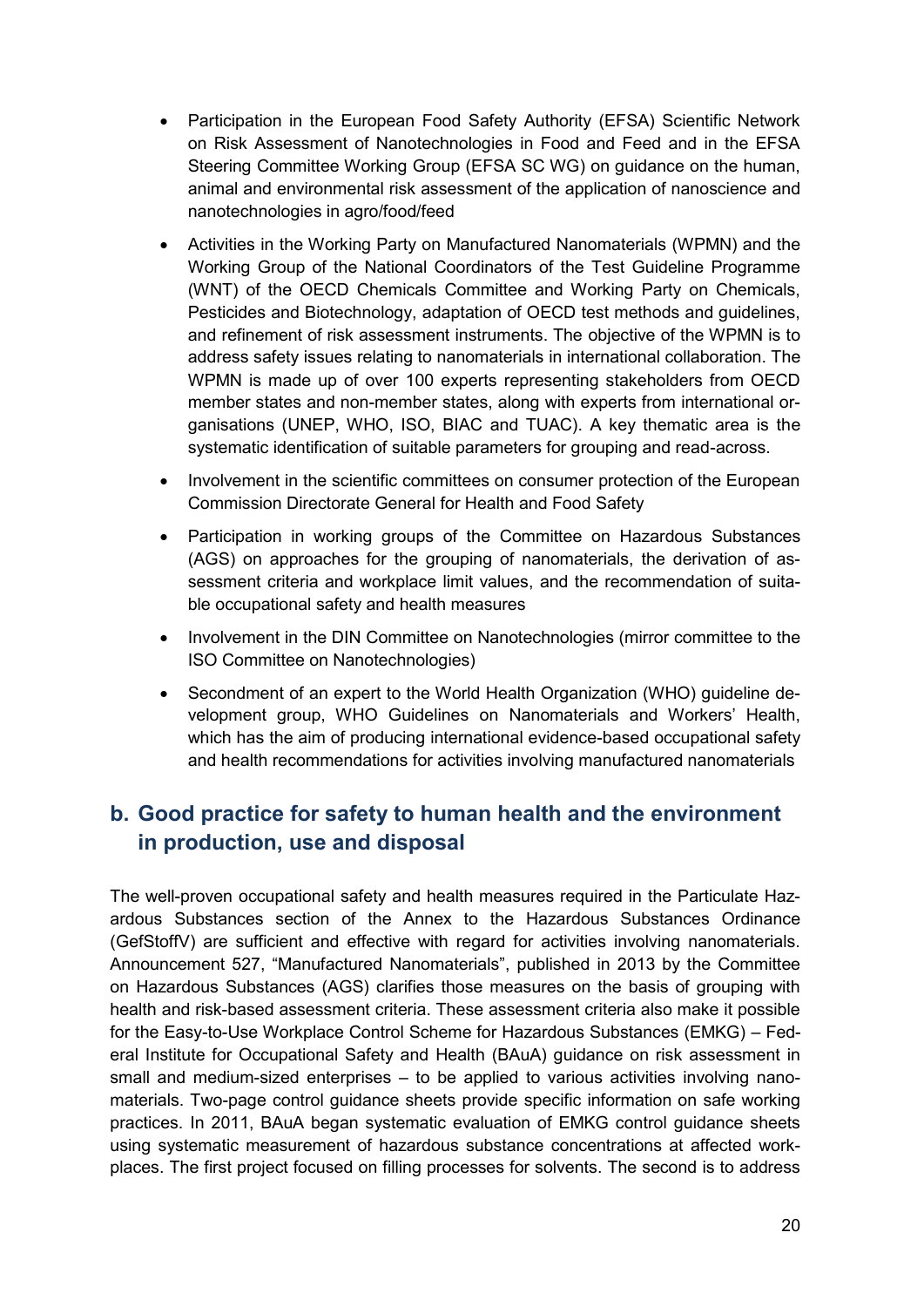the handling of dust-generating solids. This includes activities involving nanomaterials. As an outcome, the control guidance sheets will be brought into line with best available technology with the addition of video sequences for workers showing the right and wrong way to apply the protective measures.

It has proven harder in research conducted so far to derive occupational safety and health, environmental protection and consumer protection measures for the processing of composite materials in which new materials are integral constituents. Both the type of processing and the resulting exposures as well as the nature of the composite material, its constituents and method of production are important for risk assessment here. Further research aims to derive requirements for low-emission processing methods that can be used, for example, as a basis for clarification of requirements under European law on machine and equipment safety and the applicable standards. Research will also look into whether and how the resulting knowledge can be applied to activities at the end of the lifecycle of composite materials, such as in recycling or disposal.

With regard to the environment-friendly manufacture of products, too, the aim is to continuously adapt and refine production processes in line with best available technology in order to reduce environmentally harmful emissions and make more efficient use of valuable resources. In implementation of the Industrial Emissions Directive (2010/75/EU), for example, BAT reference documents<sup>7</sup> are compiled that reflect the performance of systems and technologies with regard to emissions and resource, water and energy consumption. Applications involving nanomaterials will play an increasing role in this regard.

#### **Research objectives**

- Evaluation and updating of EMKG control guidance sheets for activities involving dust-generating materials at work using field studies; production of video sequences for worker instruction
- Continued development of the Nano to Go [\(www.baua.de/nanoToGo\)](http://www.baua.de/nanoToGo) guideline with training material on occupational safety and health and on safe material design for research institutions and business enterprises
- Derivation of recommendations on low-emission processes for composite materials containing nanocarbons

 $\overline{a}$ 

 $7$  BAT: Best available technique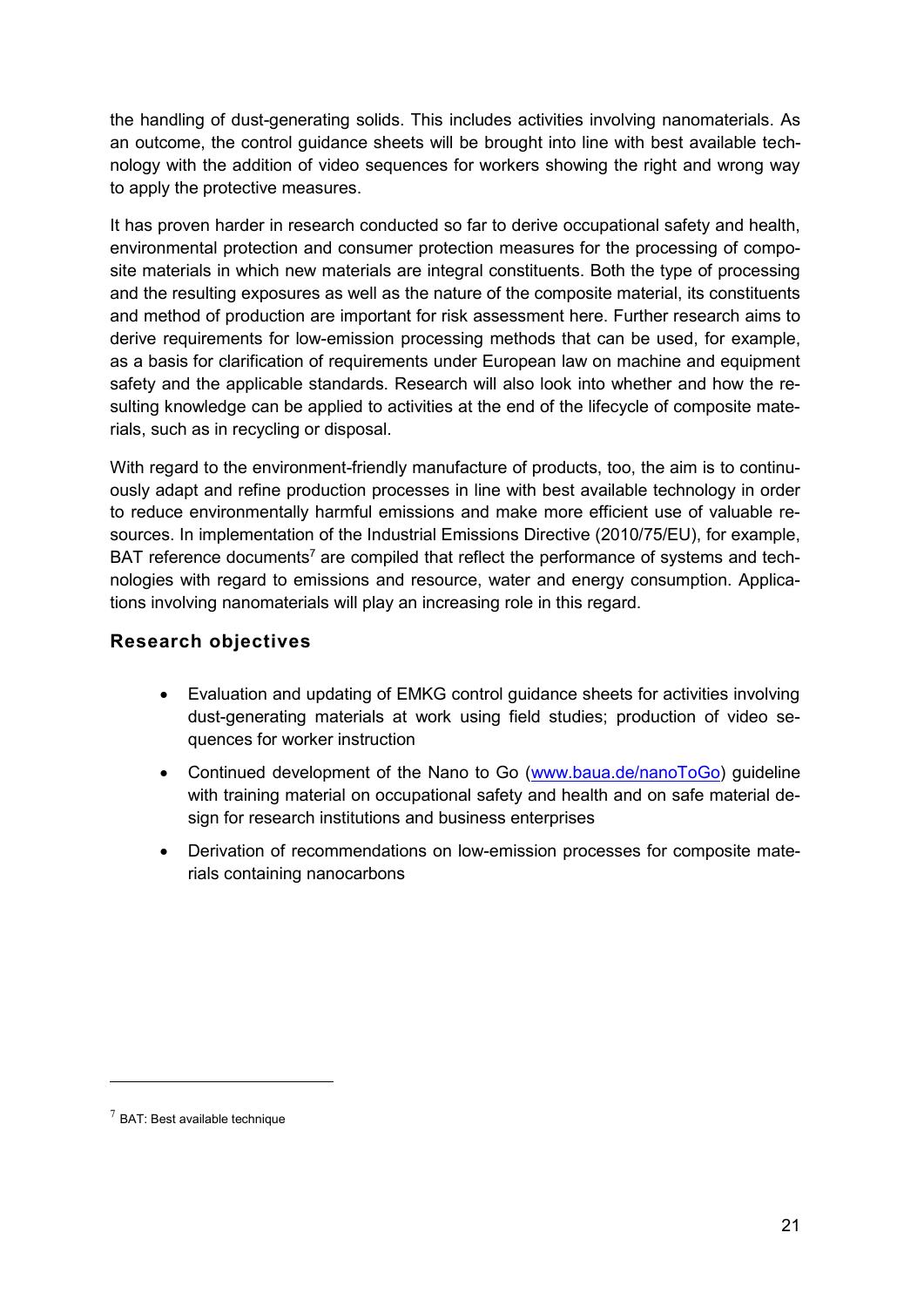# <span id="page-24-0"></span>**Research focus 4: Formulation of recommendations for risk communication to promote public acceptance of nanotechnology and material innovations**

Good governance with regard to nanomaterials and other advanced materials includes the ongoing revision of laws and recommendations to take into account the outcomes of risk research and assessment together with the formulation of strategies for appropriate risk communication. A wide spectrum of scientific knowledge is now available to confirm the picture of a highly complex risk map that is far more nuanced than the 'nanoconcern' that came before. For effective, participative risk communication, it is necessary to survey current risk-benefit perceptions in the general public and the media. Existing information, communication and consultation offers are to be evaluated in order to further improve target group-specific communication of chances and risks. A key factor here is the provision of readily understandable safety and environment information along the advanced material supply chain.

## <span id="page-24-1"></span>**a. Investigation of public and media perceptions of risk**

Research is to be conducted to determine whether the more nuanced 'risk map' for nanomaterials has led to change in public risk perceptions and media presentation. This research will also take into consideration the growth of online social networks.

### **Research objectives**

- Conduct of representative public surveys on perceptions of nanotechnology and its applications
- Conduct of focus groups with subgroups of the population on selected issues in connection with nanotechnology and its applications
- Analysis of communication about nanotechnology and its applications in social media (including chats, blogs and Internet forums)
- Analysis of coverage in print and online media about nanotechnology and its applications

# <span id="page-24-2"></span>**b. Development of target group-specific risk communication strategies**

Both material innovation and the generation of scientific data relevant for risks and risk management measures proceed at a rapid pace. Because of this, special efforts are needed to ensure that all relevant target groups are able to act on current information. The German Federal Government's NanoDialogue makes a key contribution in this regard, as do other activities such as those of the federal states and accident insurance providers.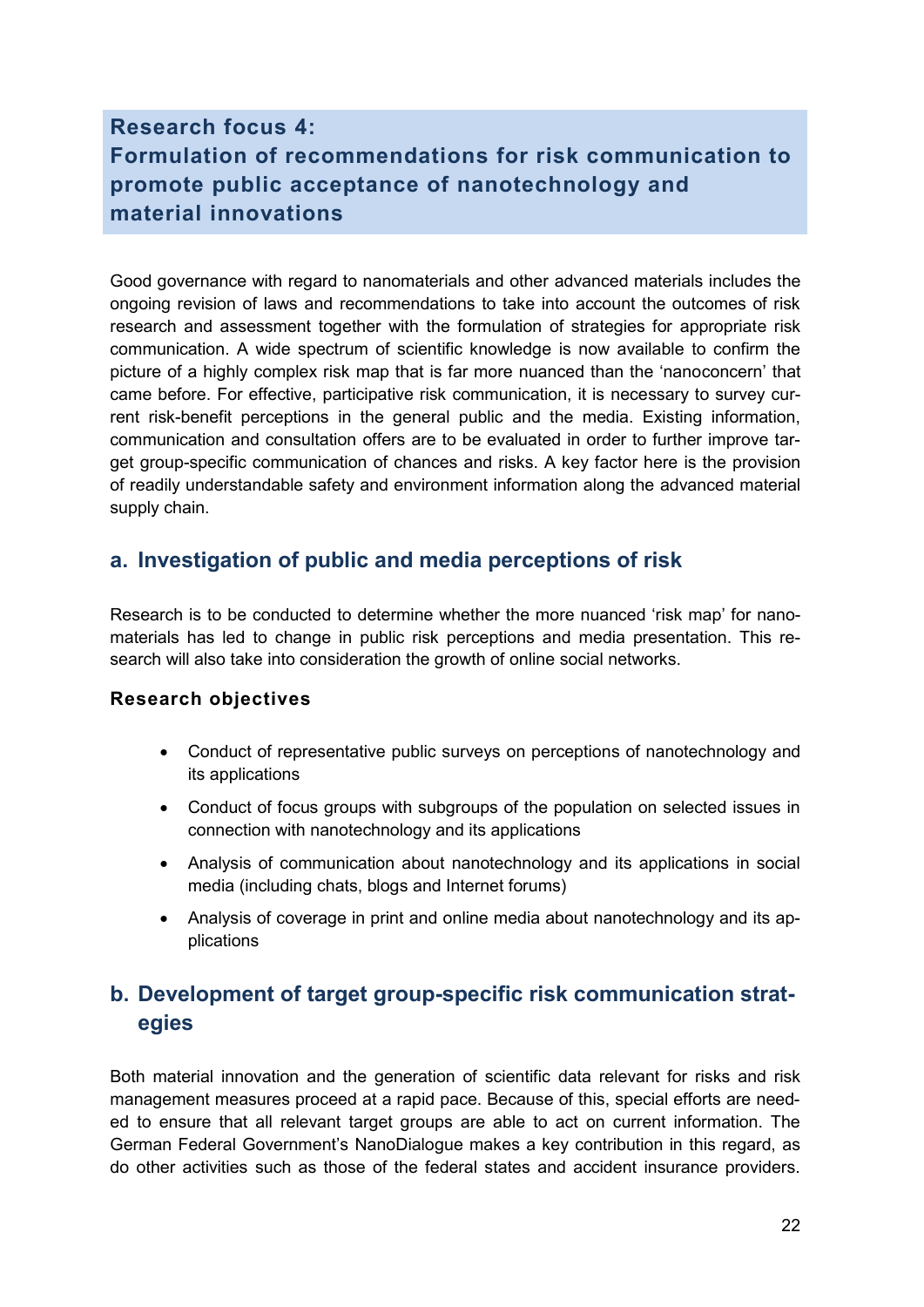These activities are to be subjected to academic evaluation in order to further improve and sustain target group-specific risk communication. A campaign planned for 2018/19 by the European Agency for Safety and Health at Work (EU-OSHA) to boost prevention in the production and use of chemical substance will also be used to improve risk communication on advanced materials.

#### **Research objectives**

- Evaluation of existing information, communication and dialogue activities on nanotechnology
- Development of target group-specific visualisation tools to increase awareness and understanding of nanotechnology and the chances and risks of nanotechnology applications
- Conduct of dialogue processes with various stakeholder groups on chances and risks of nanotechnology and its applications
- Preparation of activities for research institutions and startups in the development of material for the European Agency for Safety and Health at Work campaign 2018/19 on "Establishing a Prevention Culture on Dangerous Substances while Targeting Specific Groups of Workers".

# <span id="page-25-0"></span>**c. Improvement of safety and environment information along the supply chain of advanced materials**

Hazard labelling of chemical substance and mixtures is now globally standardised with pictograms and risk and safety phrases, and is the most important risk communication tool along the supply chain. Suppliers additionally provide commercial customers with a comprehensive safety data sheet. This is also the central source of information for employers in the conduct of statutory workplace risk assessments and the choice of occupational safety and health measures. Further labelling and information requirements apply for specific product groups, for example to provide consumers with information about the ingredients of cosmetics or foods. How to attain transparency and appropriate communication of risk and risk management measures with regard to nanomaterials and other advanced materials is currently a subject of expert debate. This applies most of all to substances and mixtures for which there is not yet adequate scientific data for risk assessment. A satisfactory solution has yet to be found for indicating the presence of potential hazards in composite materials such as the release of reactive or biopersistent particles in the processing or use of such materials or in recycling or disposal at the end of their lifecycle. The use of nanomaterials in products and materials can also lead to contamination of recycled material, making it difficult to perform high-quality recycling and close material cycles for the purposes of the Federal Act to promote closed cycle waste management and environmentally sustainable waste disposal (Kreislaufwirtschaftsgesetz).

REACH requirements have led to a significant increase in the extent of information of safety data sheets for registered substances, however. For SMEs especially, this makes it harder to use the information, for example in workplace risk assessment. One solution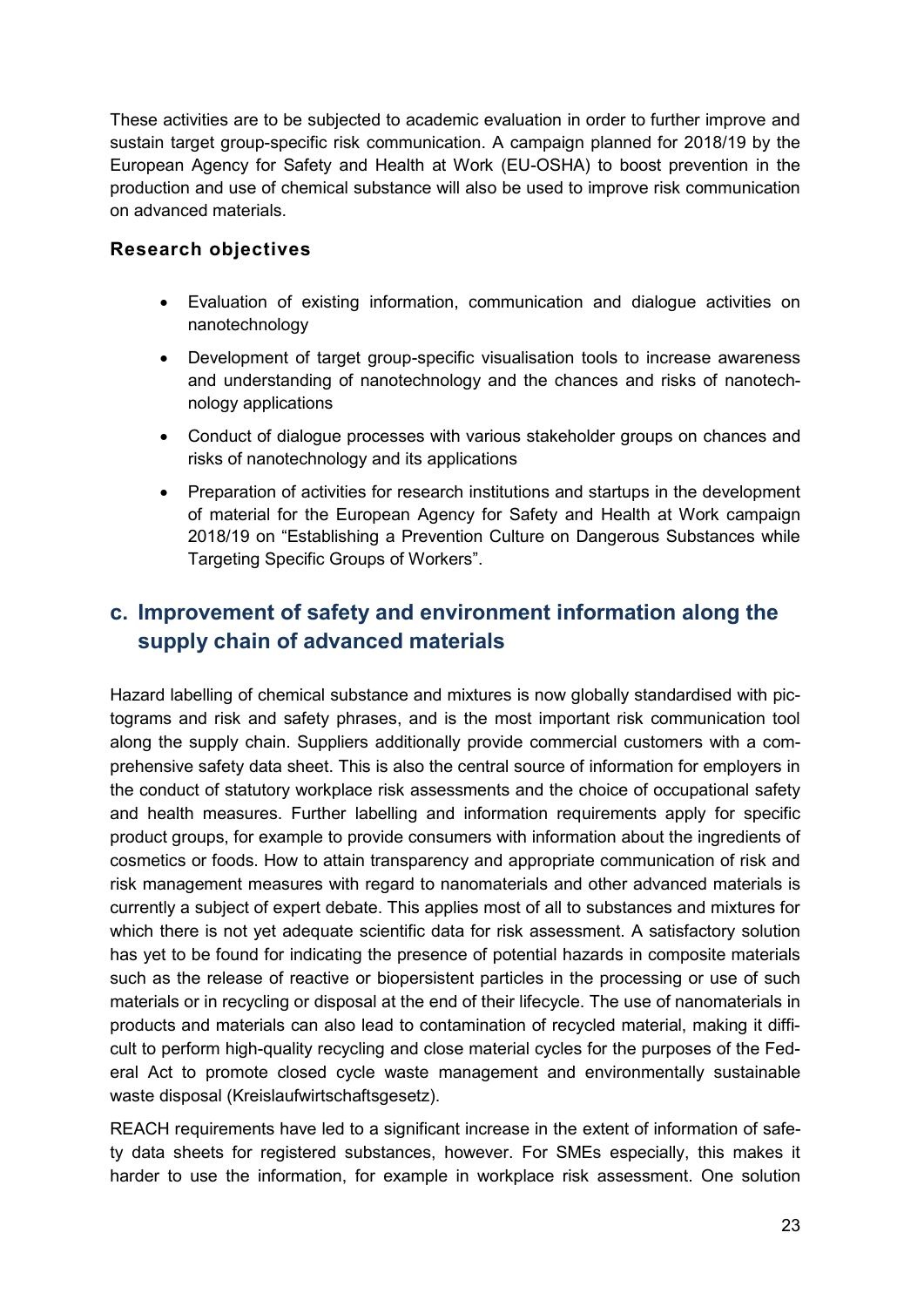could be EU-coordinated control banding approaches where the wide variety of risk management measures are covered in a small number of control strategies that are clarified for frequently encountered activities in standardised, brief control guidance sheets.

## **Research objectives**

- Use of control banding approaches to simplify supply chain communication on chemical substances and mixtures
- Production of video sequences clearly demonstrating the safe handling of dustgenerating materials for worker instruction
- Industry dialogue on environmental analysis of smart and active packaging with regard to recyclability and dialogue with stakeholders from disposal and manufacturing industries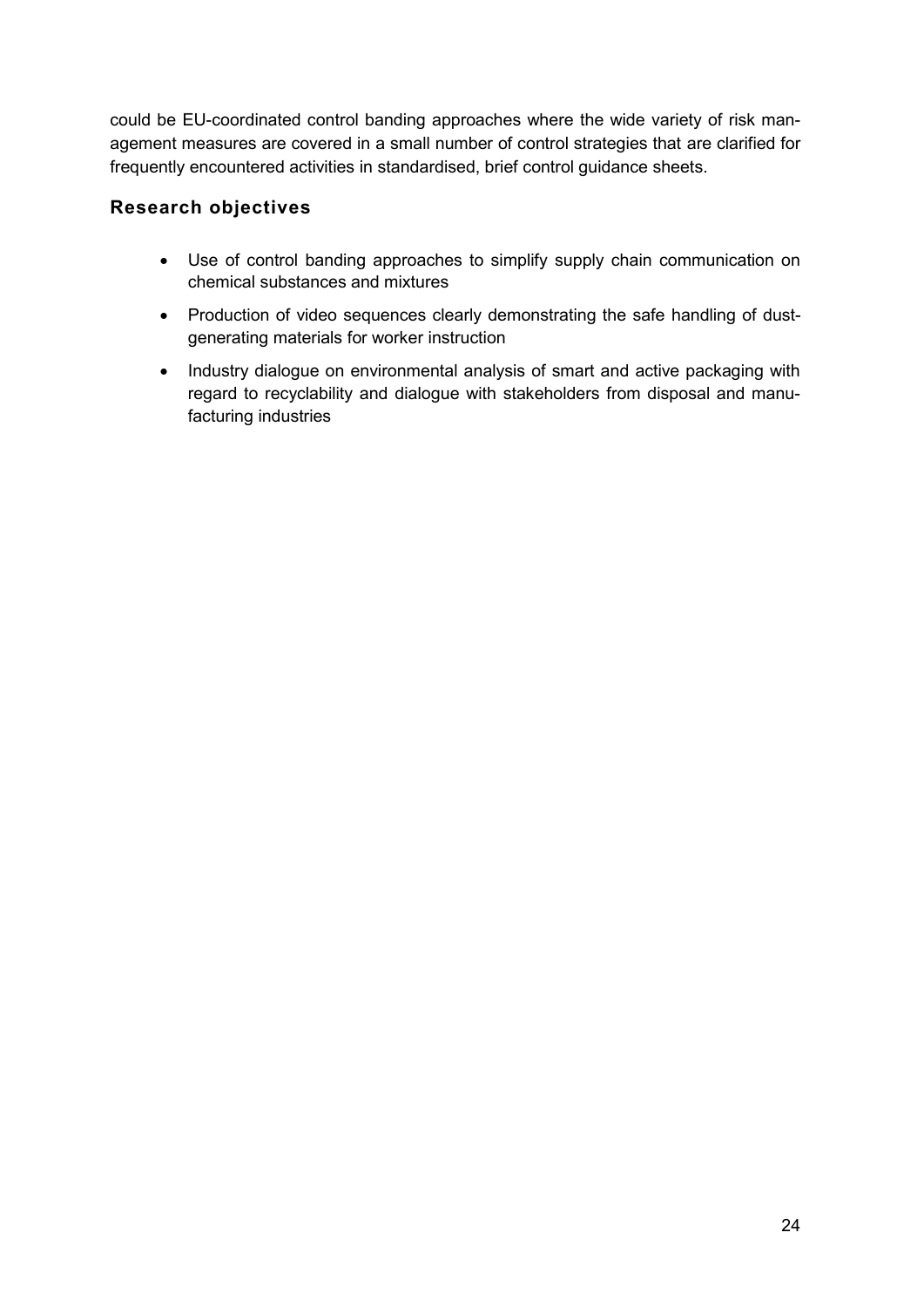## <span id="page-27-0"></span>**Profiles of the participating higher federal authorities**

## <span id="page-27-1"></span>**a. Federal Institute for Occupational Safety and Health (BAuA)**

Safe and healthy working conditions mean social progress and a competitive economy. The Federal Institute for Occupational Safety and Health (Bundesanstalt für Arbeitsschutz und Arbeitsmedizin/BAuA) conducts research and development in the field of safety and health at work, promotes the transfer of knowledge into practice, advises policymakers and performs sovereign functions – under hazardous substances law, in product safety and with the health data archive. The BAuA is a governmental research institution within the purview of the Federal Ministry of Labour and Social Affairs (BMAS).

The Federal Institute for Occupational Safety and Health (BAuA), as Federal Office for Chemicals, is responsible for the implementation of legislation aimed at protecting people and the environment from hazardous substances. It performs statutory tasks with international activities in the field of regulation of industrial chemicals and the authorisation and evaluation of biocidal products. In the process, it acts as a national and international interface.

Division 4 is responsible for improving the protection of employees working with hazardous substances and biological agents (pathogens). It describes their risks, evaluates them and suggests measures to lower the risks for the employees to an acceptable level. This work is based on results from research and development (R&D) as well as many years of experience with legal obligations and political consulting.

In research and development, the BAuA has extended its focus beyond nanomaterials to other newly developed materials (advanced materials). The BAuA refines measurement and testing methods and conducts morphological and toxicological studies to generate a sound basis for the assessment of potential workplace health risks. Attention currently centres on studies on dust generation from substances, the shapes, surfaces and size distribution of released particles, and their biopersistence and cell toxicity as indications of potential risks. The medium-term goal of these activities is the coherent integration of protection against respirable particulates and fibres in EU chemical safety regulations. In addition, the BAuA aims to establish governance networks enabling research institutions and business startups to detect risks to humans and the environment as early as possible. This will promote design on the basis of application safety and the safe use of advanced materials.

## <span id="page-27-2"></span>**b. German Environment Agency (UBA)**

The mission statement of the German Environment Agency (Umweltbundesamt/UBA) is "For our environment" ("Für Mensch und Umwelt"). Founded in 1974, UBA is Germany's central environment agency within the purview of the Federal Ministry for the Environment, Nature Conservation, Building and Nuclear Safety (BMUB). Its main statutory responsibilities are as follows: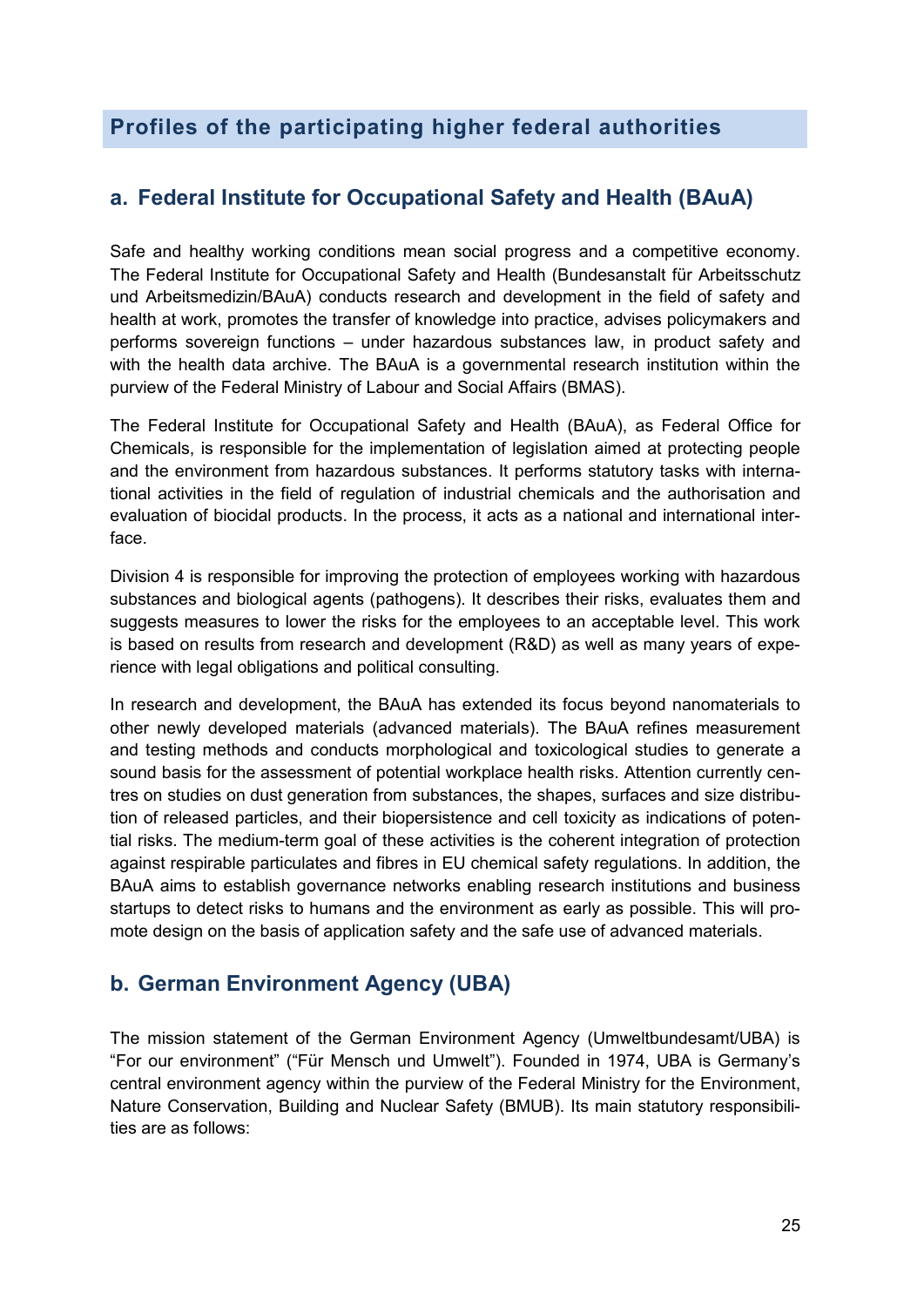- Scientific support for the Federal Government (including the ministries responsible for the environment, health, research, transport, building and urban development)
- Enforcement of environmental law (such as on emissions trading, authorisation of chemicals, biocides, pharmaceuticals and plant protection products)
- Protection of human health from environmental pollution, and health-related environmental monitoring
- Public information on environmental protection

Identifying tomorrow's problems today: The UBA regards itself as an early warning system that provides timely detection of potential future impacts on humans and the environment, assesses them and proposes practicable solutions with the objective of sustainable development. For this purpose, UBA experts carry out research in the agency's own laboratories and award research contracts to scientific institutions in Germany and abroad. The UBA acts as partner and Germany`s focal point to numerous international organisations such as the WHO. It works closely together with global bodies, institutions and state entities, for example in Europe, the USA and Asia (among them the United States EPA, the Center for Disease Control and Prevention, the OECD and UNEP).

Organised in five divisions and a general services division, the UBA employs a staff of some 1,500 at 13 locations, including seven stations in its air quality monitoring network. Over 900 members of staff work at the headquarters in Dessau-Roßlau.

The UBA actively contributes towards providing information about environmental and health aspects of nanotechnology, closing knowledge gaps and identifying further needs for action. It supports the responsible use of nanomaterials by taking an active part in discussions on the considerations of the special features of nanomaterials in national, European and international chemical safety law.

## <span id="page-28-0"></span>**c. Federal Institute for Risk Assessment (BfR)**

The Federal Institute for Risk Assessment (Bundesinstitut für Risikobewertung/BfR) bases its work in the field of consumer health protection on the guiding principle of "Identify Risks – Protect Health". BfR was set up in November 2002 to strengthen consumer health protection and reports to the Federal Ministry of Food and Agriculture (BMEL). It is the scientific agency of the Federal Republic of Germany responsible for preparing expert reports and opinions on food and feed safety and on the safety of chemicals and products. The Institute thus plays an important role in improving consumer protection and food safety. It is independent with regard to its scientific assessments and research.

Its tasks include assessing existing and identifying new health risks, drawing up recommendations on risk reduction, and the communication of this process. BfR is mandated to conduct research in relation to its activities. The results of its work serve as the basis for scientific advice to the relevant federal ministries and other agencies such as the Federal Office of Consumer Protection and Food Safety (BVL) and the Federal Institute for Occupational Safety and Health (BAuA). In its assessments and recommendations, BfR is not influenced by any economic, political or social interests. The Institute works on the basis of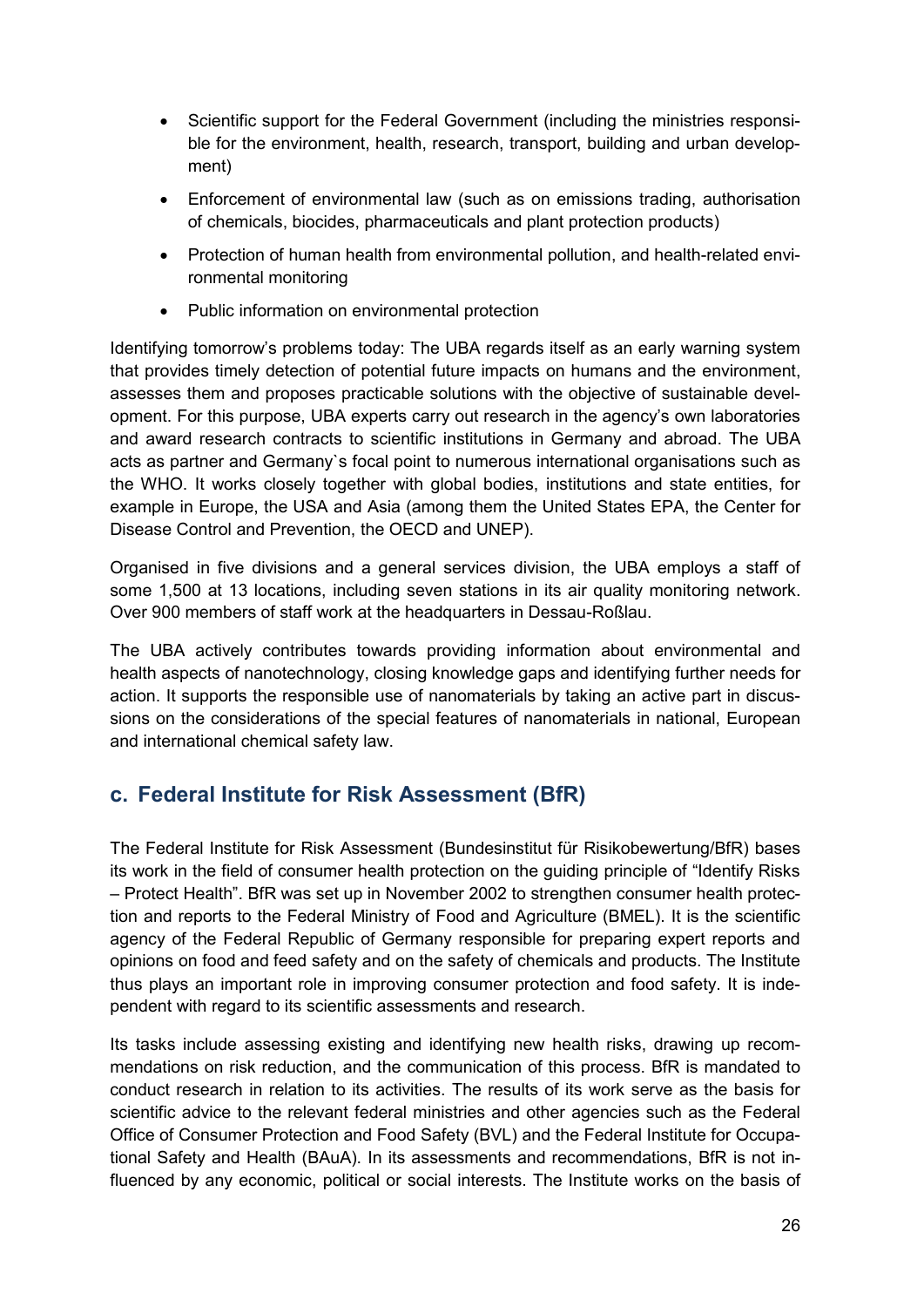internationally recognised scientific assessment criteria. A scientific advisory council and several expert committees support BfR in its work. A further focus of its work is cooperation with the European Food Safety Authority, EFSA, for which purposes BfR is the national EFSA Focal Point. BfR also works closely with other national and international bodies.

The tasks of BfR include risk assessment of nanomaterials in consumer products, foodstuffs, feeds, chemicals and pesticides, together with related risk communication. In relation to these topics, the Institute has a part in a large number of national and international research projects, with areas of focus comprising the development of sensitive detection methods, studies on bioavailability, and the development of the scientific basis for grouping approaches.

## <span id="page-29-0"></span>**d. Federal Institute for Materials Research and Testing (BAM)**

The Federal Institute for Materials Research and Testing (Bundesanstalt für Materialforschung und -prüfung/BAM) combines research, assessment and advice in technology and chemistry under a single roof. It makes important contributions with regard to nanotechnology in line with its mission of "safety in technology and chemistry" by developing test methods and reference materials, contributing its scientific expertise in standardisation and thus furthering quality assurance. BAM places the focus with regard to the use of nanomaterials on safety and reliability. It is also involved in a wide range of research activities and projects on material science questions and in the development of measurement and testing methods, chemical nanoanalytics and nanoscale reference materials.

## <span id="page-29-1"></span>**e. National Metrology Institute (PTB)**

The German National Metrology Institute (Physikalisch-Technische Bundesanstalt/PTB) is a higher federal authority and research institute for science and technology under the Federal Ministry for Economic Affairs and Energy (BMWi). The PTB is based in Braunschweig and Berlin. It consists of 10 divisions and employs a staff of some 1,950 at its two locations.

The core competence of the PTB is metrology – the science of measurement and its application. Its tasks include fundamental research and development in metrology as the basis for all other statutory tasks, notably to lay the foundations and create the infrastructure for meeting future requirements demanded of metrological services. Research and development work amounts to about two thirds of all of PTB's activities.

Its work is focused on the following areas:

- 1. Fundamentals of Metrology: Realization, maintenance and dissemination of the SI units (Systeme International d'unités, the global system of units for physical quantities such as second, metre, kilogram etc.). Research accounts for a major share of work in this core thematic area and covers substantial areas of modern natural and engineering sciences.
- 2. Metrology for industry: A highly developed metrological infrastructure and the availability of top-level metrological expertise to support the development of new technologies is essential to an export-driven economy. By developing standards, refer-